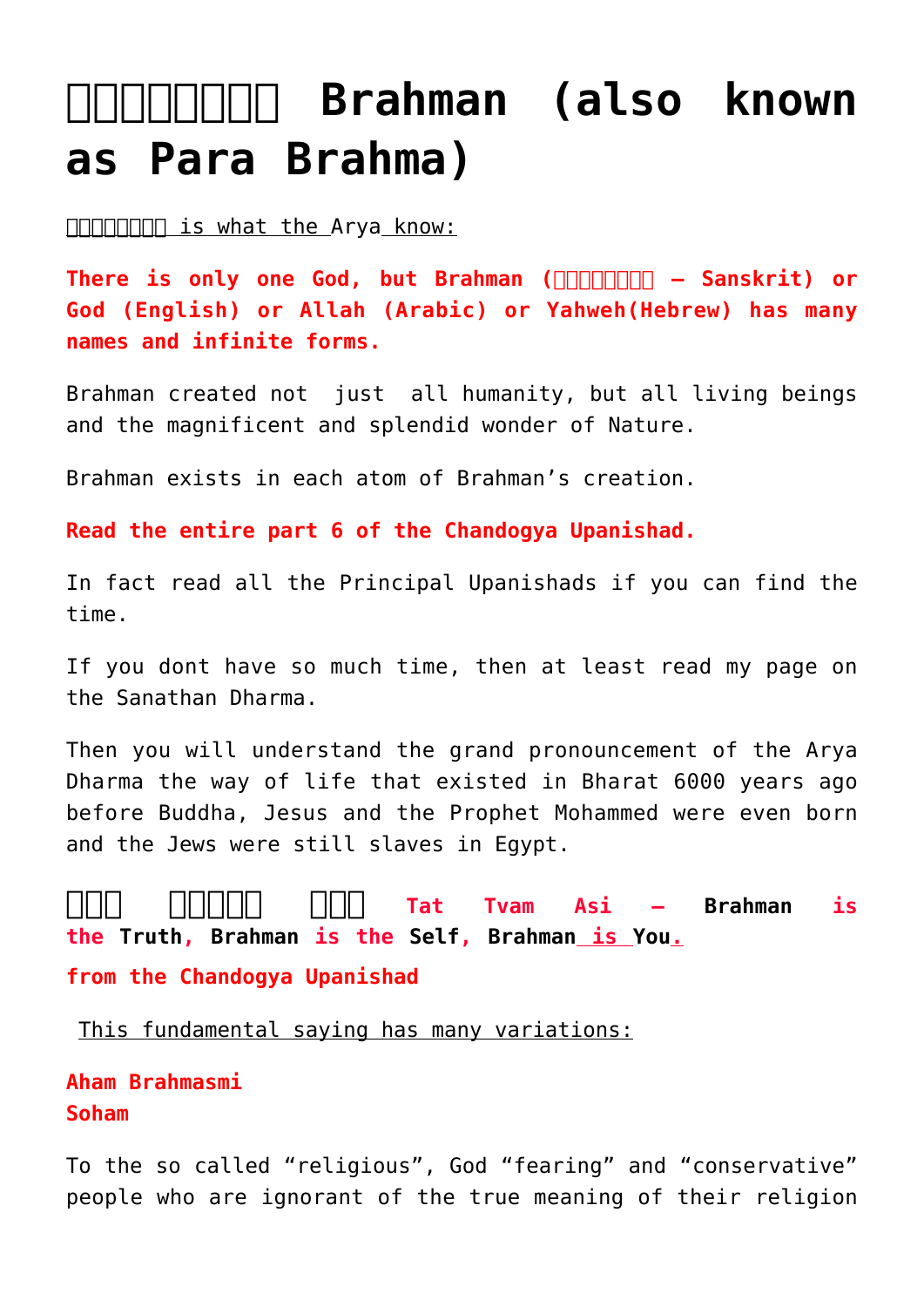and have "belief" instead of faith in God, this may sound like blasphemy.

The [Yoga Vasistha](https://aryadharma.world/vedasandupanishads/yoga/yoga-vasistha/) says:

**Consciousness is [Brahman,](https://aryadharma.world/vedasandupanishads/brahman/) the world is Brahman, all the elements are Brahman, I am Brahman, my enemy is Brahman, my friends and relatives are Brahman, Brahman is the three periods of time, for all these are rooted in Brahman.**

In the [Bible](http://en.wikipedia.org/wiki/Bible), [Jesus](http://en.wikipedia.org/wiki/Jesus) says:

**"The Kingdom of God does not comes in such a way as to be seen. No one will say, "Look, here it is!' or, "There it is';**

**because the Kingdom of God is within you."**

**[Luke 17.20](http://www.biblegateway.com/passage/?search=luke%2017:20-17:37&version=NKJV)**

It also says in the [Bible:](http://en.wikipedia.org/wiki/Bible)

**"For all things were created by Him and all things exist through Him and for Him". (Romans 11:36)**

**"There is one God and Father of all Mankind, who is Lord of all, works though all, and is in all.**

**(Ephesians 4:6)**

**[Hazrat Khawaja Moinuddin Chisti](http://en.wikipedia.org/wiki/Moinuddin_Chishti) says:**

**"Every scripture and every prophet from the first have said the same thing; that we are created by a wise and loving Creator, and the special purpose of our existence is to endeavour to work our way back to Him.** 

**Our objective in life is to regain union with God."**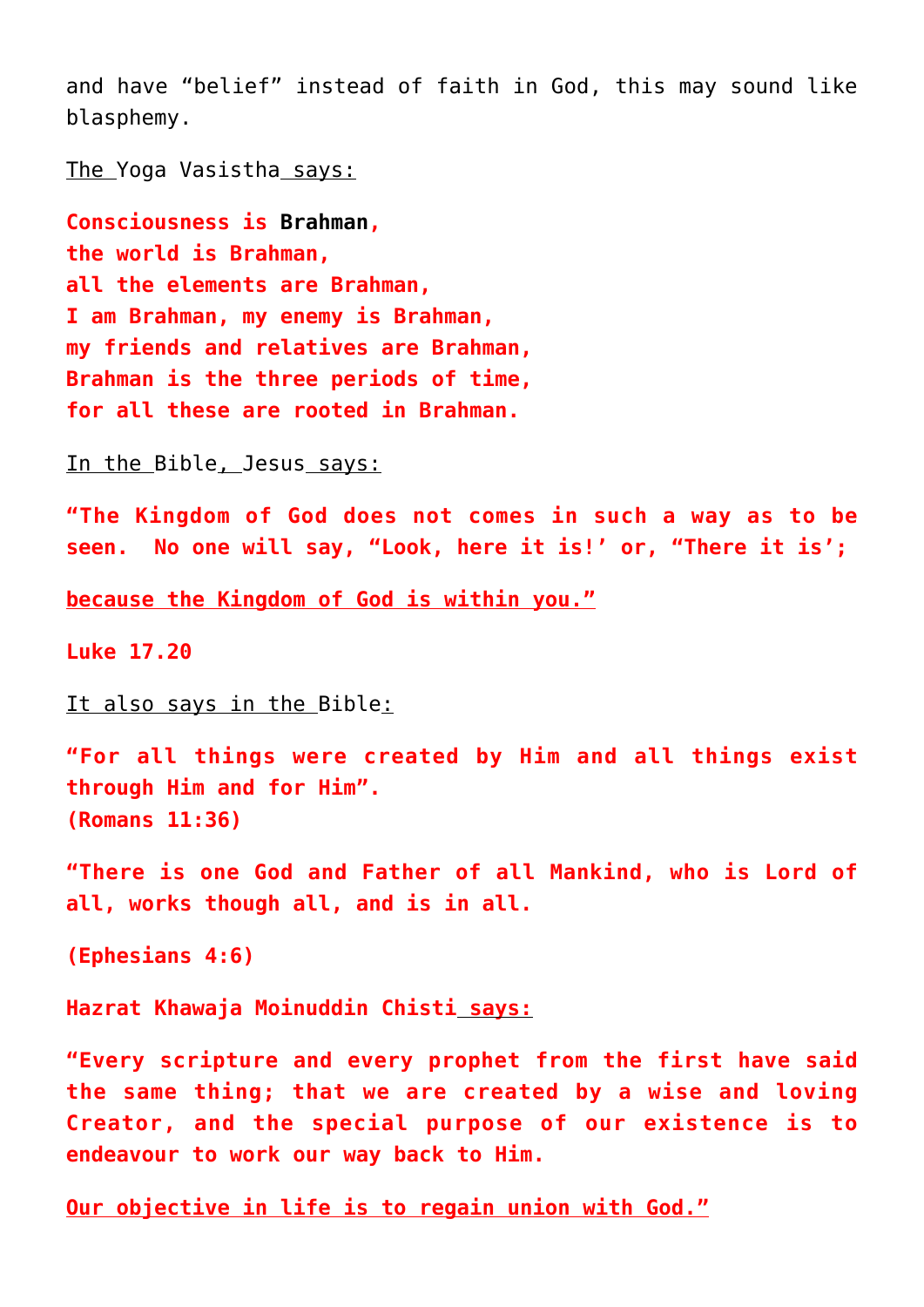#### There is another famous [Sufi](https://en.wikipedia.org/wiki/Sufism) saying:

**Ya [Ilahi](https://en.wikipedia.org/wiki/Elahi) Ya [Khuda,](https://en.wikipedia.org/wiki/Khuda) Tere Andhar Hai Chupa**

**Oh my God, Oh God, is hidden inside You.**

The above [Sufi](https://en.wikipedia.org/wiki/Sufism) saying has been sung in a [beautiful song](https://itunes.apple.com/in/album/umr-bhar-dhoondha-kiya/195693400?i=195694623) by [Ustad Shujaat Husain Khan.](https://en.wikipedia.org/wiki/Shujaat_Khan)

[Sankara](https://aryadharma.world/vedasandupanishads/shankara/) was a master of the Vedanta.

Here is a beautiful song he wrote when he was only 8 years old.

[Nirvana Shatakam](https://www.shankaracharya.org/nirvana_shatkam.php) (with lyrics Smitha Rao Bellur)

[Shakti](https://en.wikipedia.org/wiki/Shakti) is the mother of all creation.

[Brahma](https://en.wikipedia.org/wiki/Brahma) is the creator of the [Multiverse](https://en.wikipedia.org/wiki/Multiverse).

[Narayana](https://en.wikipedia.org/wiki/Narayana) is the sustainer of the [Multiverse.](https://en.wikipedia.org/wiki/Multiverse)

[Rudra](https://en.wikipedia.org/wiki/Rudra) is the destroyer of the [Multiverse.](https://en.wikipedia.org/wiki/Multiverse)

The [Gods of the Vedas](https://en.wikipedia.org/wiki/Rigvedic_deities) have their own powers.

**ब्रह्मन् Brahman is also [Shakti,](https://en.wikipedia.org/wiki/Shakti) [Brahma](https://en.wikipedia.org/wiki/Brahma) , [Narayana](https://en.wikipedia.org/wiki/Narayana), [Rudra](https://en.wikipedia.org/wiki/Rudra) and the [Gods of the Vedas](https://en.wikipedia.org/wiki/Rigvedic_deities).**

**Together they form <b>ALICAL Transmitted Brahman**.

**GOBBOY 15 the mother, creator, sustainer and destroyer of not just Earth but the [Multiverse](http://en.wikipedia.org/wiki/Multiverse) (Infinite [Universes](http://en.wikipedia.org/wiki/Universe)).**

**The [Kena Upanishad](http://en.wikipedia.org/wiki/Kena_Upanishad) says:**

**Brahman is the unknown (beyond comprehension) to a person of true knowledge and understanding,**

#### **it is known only to the ignorant.**

[Kena Upanishad Section 2 Mantra 3](http://www.yoga-age.com/upanishads/kena.html)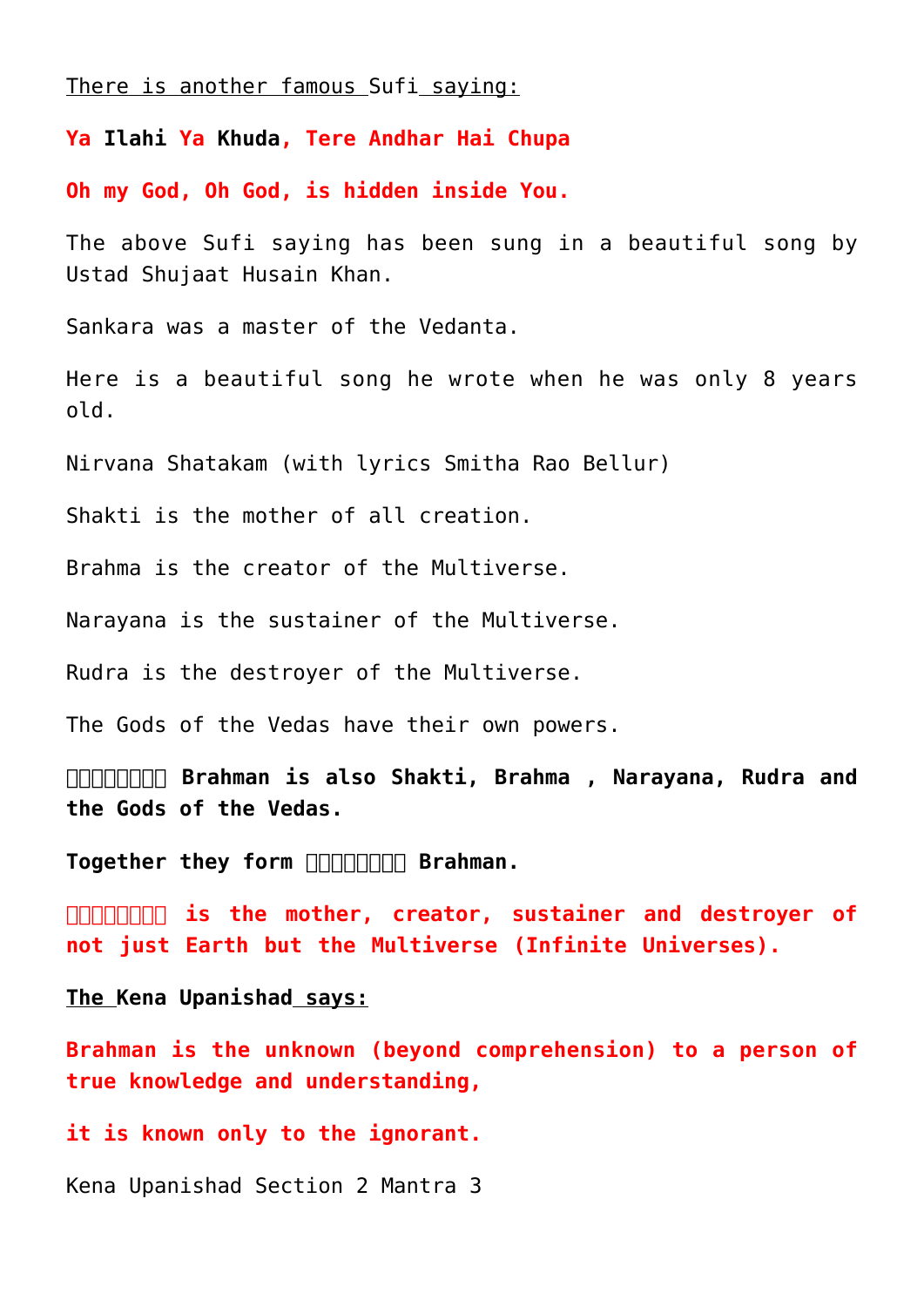**[Ramakrishna Paramahamsa](https://en.wikipedia.org/wiki/Ramakrishna) says:**

**There are three kinds of devotees: superior, mediocre, and inferior.**

**The inferior devotee says, 'God is out there.' According to him God is different from His creation.**

**The mediocre devotee says: 'God is the Antaryami, the Inner Guide. God dwells in everyone's heart.' The mediocre devotee sees God in the heart.**

**But the superior devotee sees that God alone has become everything; He alone has become the twenty-four cosmic principles.**

**He finds that everything, above and below, is filled with God!**

**God never becomes man.**

**But man must work his way to become God.**

**Every person has the capability to do this.**

But probably only one in two billion, born in a millennium, have not only the past accumulated good [Karma](https://en.wikipedia.org/wiki/Karma), but also the faith, perseverance, and devotion to follow [Dharma](https://en.wikipedia.org/wiki/Dharma) above all costs even in their present life.

That is why there are a only a handful of people who become Gods, and that too only after a millennium or two.

Do not understand the scriptures from [middlemen](http://aryadharma.org/bharat/the-middlemen-who-claim-to-represent-brahman).

Read and understand the scriptures yourself with an unconditioned mind, not distorted with words and thoughts put into your mind by [middlemen.](http://aryadharma.org/bharat/the-middlemen-who-claim-to-represent-brahman)

**Ultimately once you realise Brahman, you do not even need the scriptures.**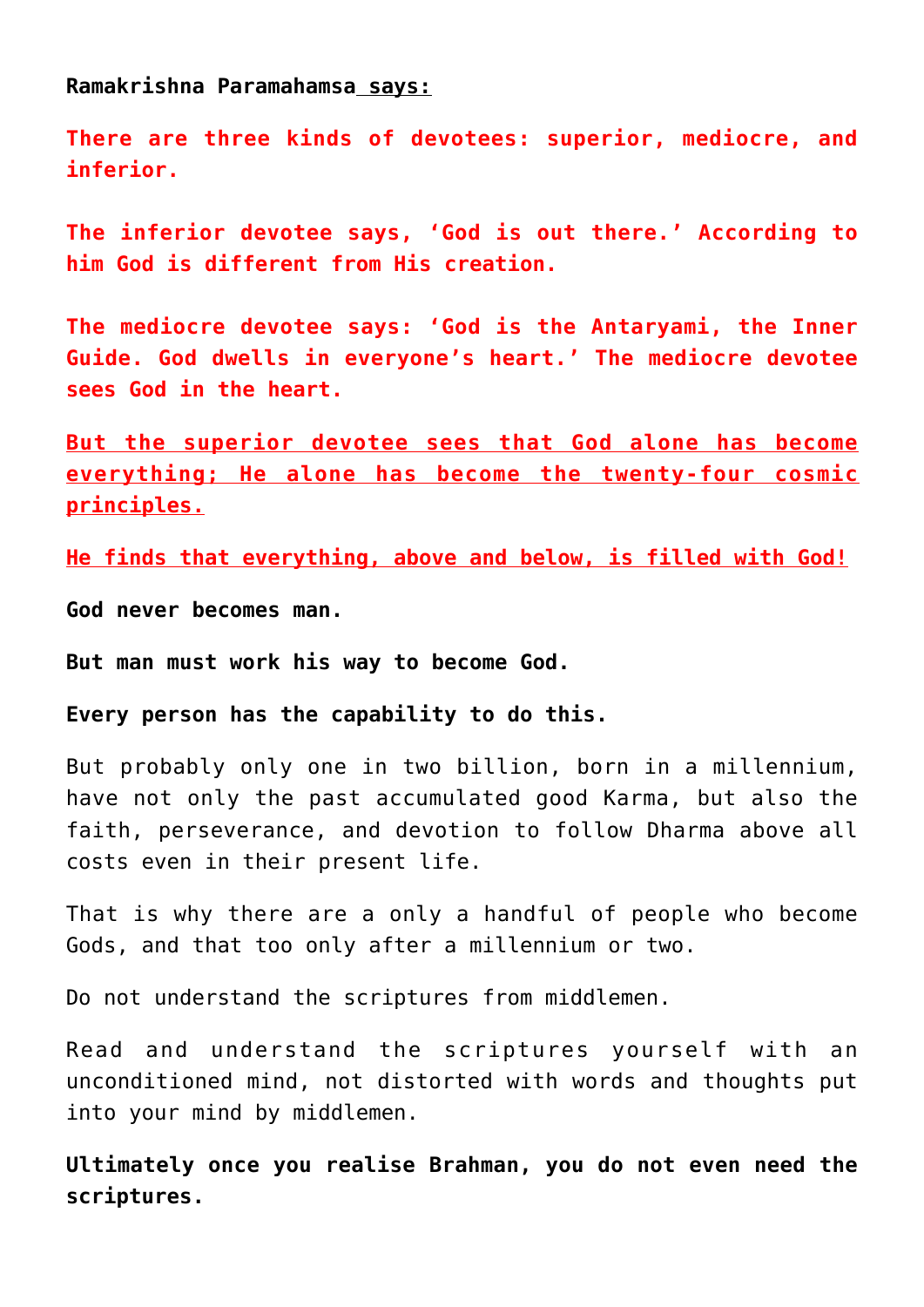# **The [Gita](http://en.wikipedia.org/wiki/Bhagavad_Gita) says :**

**The [Vedas](http://en.wikipedia.org/wiki/Vedas) have as much use as a pond in a flooded area to those who are enlightened and realise Brahman.**

**[Bhagavad Gita, Chapter 2, Samkhya Yoga,Verse 46.](http://www.bhagavad-gita.us/bhagavad-gita-2-46)**

#### Explained below in simple terms:

**Once the oceanic flood of the realisation of Brahman comes and sweeps you away, what need is there for the pond of the scriptures, when you have the whole oceanic flood of the presence of Brahman drench every pore of your being.**

**This applies not just to the Vedas, but to scriptures in all religions.**

All scriptures are based on detailed rules for Identity and Morality.

These rules for Identity and Morality are just the shell of the coconut.

It is just to protect the fruit inside.

Without the shell, the fruit would never have ripened and would have rotted away.

However once you have the fruit of the coconut, the coconut shell should be discarded since it serves no purpose to you any more.

But the shell has served its purpose, it has protected the fruit for you.

And you have enjoyed the delightful taste of the coconut.

# **As [Jiddu](http://en.wikipedia.org/wiki/Jiddu_Krishnamurti) said:**

**The understanding of what you are, whatever it be – ugly or beautiful, wicked or mischievous – the understanding of what**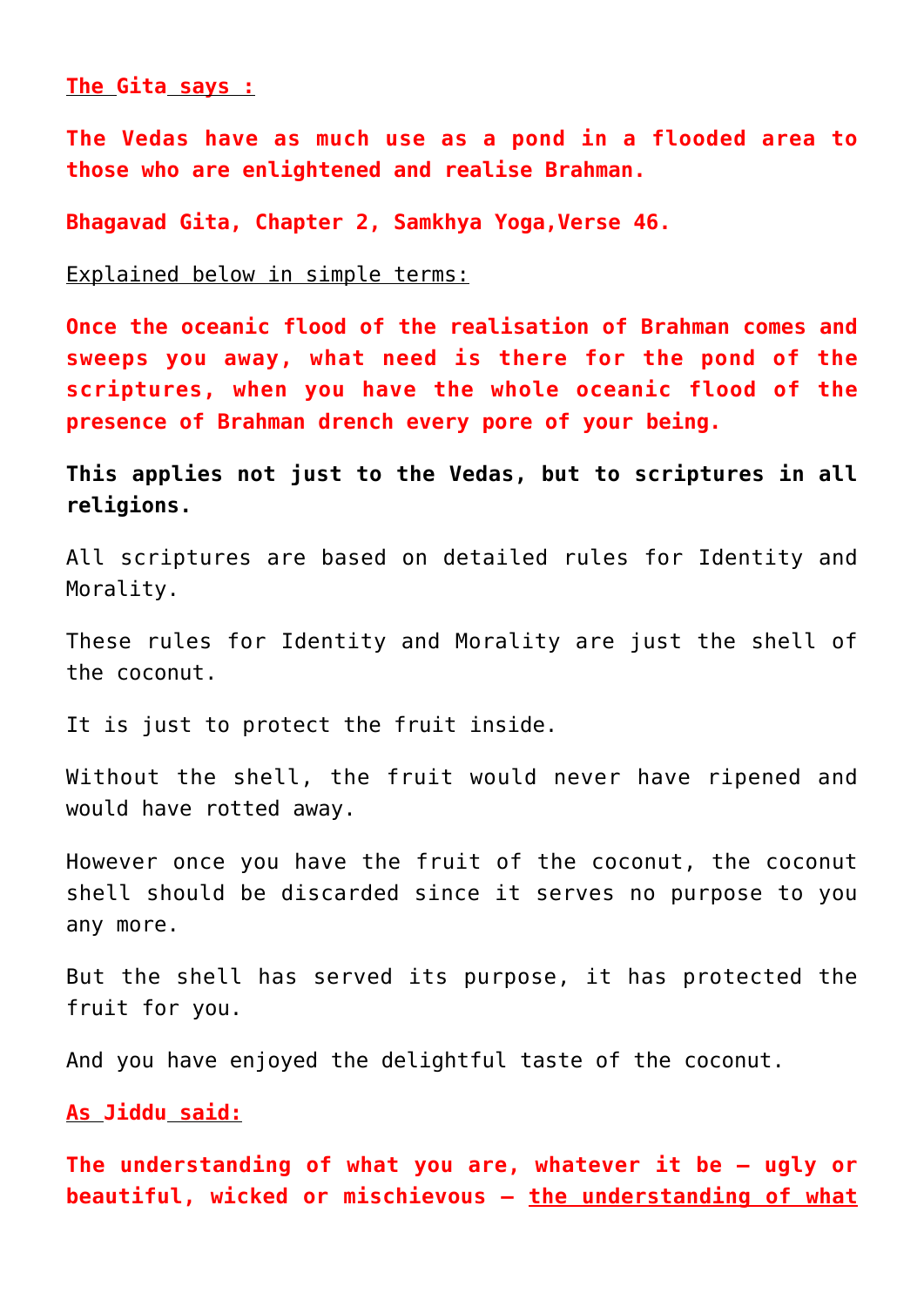**you are, without distortion, is the beginning of virtue.**

**Virtue is essential, for it gives freedom.**

[J. Krishnamurti](http://en.wikipedia.org/wiki/Jiddu_Krishnamurti), The Book of Life

Just like you extract gold from mud, filter and drop away all the mud of the rituals, prayers, chants, pilgrimages, sacrifices and other such veils and masks.

**What is the actual essence of only the GOLD extracted out of all scriptures of all religions?**

**Always abide by [Dharma](http://aryadharma.org/concepts/brahman/dharma/) and constantly offer [SEVA](https://en.wikipedia.org/wiki/Selfless_service) (selfless service), not just to [Brahman](http://aryadharma.org/concepts/brahman/), but all of [Brahman's](http://aryadharma.org/concepts/brahman/) creation.**

Unless you find this **GOLD** and hold it most dear to you and use it in every breath of your life, all the mud you have gathered is just mud to be washed away and discarded if you cannot find the gold in it.

**Finally it is the GOLD that is important and is a priceless store of value for generations and can be handed down for generations.** 

**All religions finally have one underlying concept:**

**God exists in everything living and natural.**

**Everything exists only for God and will finally return to and unite only with God.**

To bring out your true Godlike divine nature you should return to and become one with and unite with God.

You will never become divine by "worshiping", "praying", rituals, pilgrimages, "bribes" of gold, precious things and blood from the killing of poor innocent defenseless [sentient](http://en.wikipedia.org/wiki/Sentience) [animals](http://aryadharma.org/law-animals-and-animal-products/).

You cannot bring out your Godlike nature by traveling round the world on pilgrimages, or by praying and chanting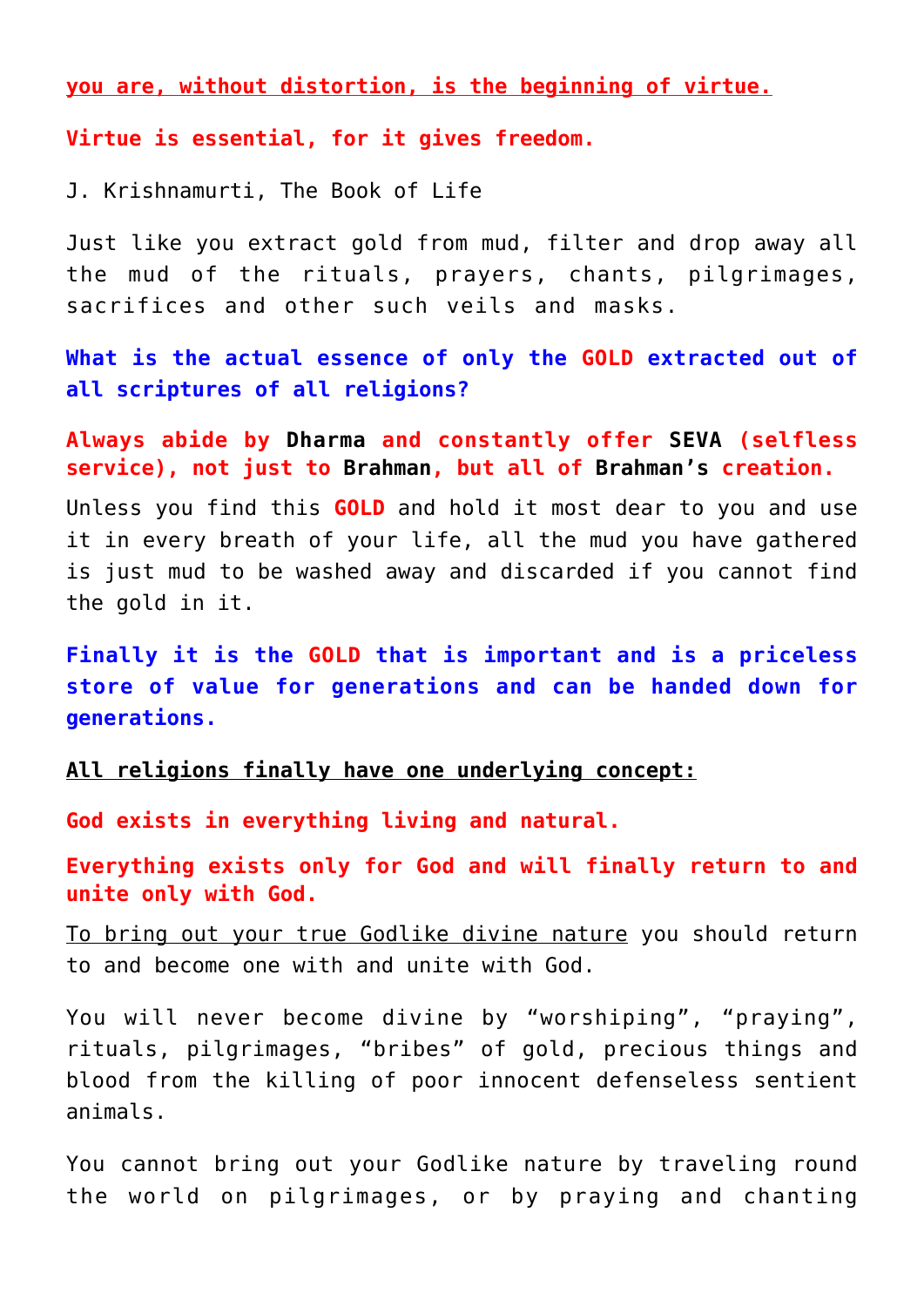many times a day.

You can only bring out your divine nature which is Gods true presence in you by the sincere and sustained practice of  $\Box\Box\Box\Box$ [\(Dhyan\)](http://aryadharma.org/dhyan/).

It is written in the [Brahmasutra](http://en.wikipedia.org/wiki/Brahma_Sutras) and [Gita](http://en.wikipedia.org/wiki/Bhagavad_Gita) and [Yoga Vasistha](https://aryadharma.org/concepts/brahman/yoga-vasistha/):

**Only those who practice and follow <b>FIFIEL (Dhyan)** will reach  $\Box \Box \Box \Box \Box \Box \Box$  (Brahman).

Every religion has  $\Box$  $\Box$  $\Box$  as the way to truly return to God.

In [Christianity](http://en.wikipedia.org/wiki/Christianity) it is known as Orison, in [Islam](http://en.wikipedia.org/wiki/Islam) it is known as [Muraqaba](http://en.wikipedia.org/wiki/Muraqaba) , in [Judaism](http://en.wikipedia.org/wiki/Judaism) it is known as [Kabbalah](http://en.wikipedia.org/wiki/Kabbalah) and in [Buddhism](http://en.wikipedia.org/wiki/Buddhism) it is known as [Zen.](http://en.wikipedia.org/wiki/Zen)

FINNIN (Dhyan) to achieve union with Brahman is all about [mysticism.](http://en.wikipedia.org/wiki/Mysticism)

You can get more details about  $\Box \Box \Box \Box$  in [almost every religion](http://www.sacred-texts.com/myst/index.htm) [here.](http://www.sacred-texts.com/myst/index.htm)

What use does [ब्रह्मन्](http://en.wikipedia.org/wiki/Brahman) really have for material riches and material offerings like gold coins, gold crowns, blood of poor innocent [sentient](http://en.wikipedia.org/wiki/Sentience) [animals](http://aryadharma.org/law-animals-and-animal-products/) and temples with marble floors and mosques with gold roofs?

**ब्रह्मन् has much more use for the real gold.**

**The gold of [SEVA,](https://en.wikipedia.org/wiki/Selfless_service) trust, love, compassion, kindness and constant adherence to [Dharma.](http://aryadharma.org/dharma/)**

Can you say you will only love and respect a person, but wont love or respect his home and family?

In fact, can you truly love and respect a person if you dont love and respect his home and family which he holds most dear to him, perhaps more than himself?

**Then how can you say you will only worship Brahman, but not**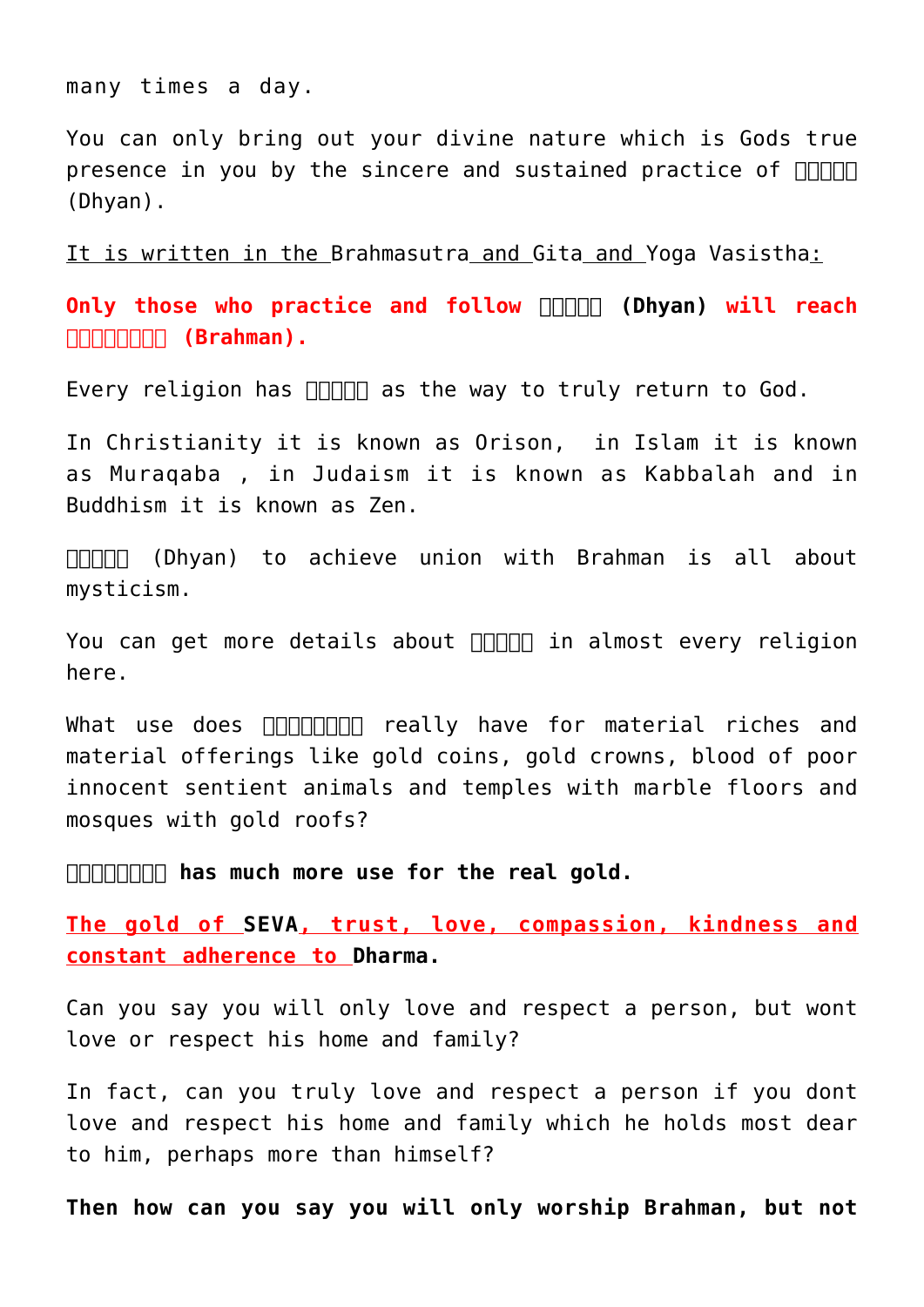# **Brahman's creation?**

How can you only worship **nonpopiny**, but ignore and even abuse  $\Box \Box \Box \Box \Box \Box \Box$  creation?

# **That is not really worship is it?**

You cannot just worship Brahman, you have to worship Brahman's creation also.

**Worship of Brahman's creation is true worship of Brahman.**

# **True worship of ब्रह्मन्(Brahman) means [SEVA](https://en.wikipedia.org/wiki/Selfless_service) to [Nature a](http://aryadharma.org/nature/)nd [SEVA](https://en.wikipedia.org/wiki/Selfless_service) to [Brahma Dana.](http://aryadharma.org/brahmadana/)**

Constantly being with, and taking care of [Nature](http://aryadharma.org/nature/) and the [Brahma Dana](http://aryadharma.org/brahmadana/) and appreciating their oneness with the glory of [Brahman](https://aryadharma.org/brahman/), is even much better than just practicing  $\Box\Box\Box\Box$ [Dhyan](https://aryadharma.org/dhyan/).

Even an atheist who is sincerely offering [SEVA](https://en.wikipedia.org/wiki/Selfless_service) to [Nature](http://aryadharma.org/nature/) and the [Brahma Dana](http://aryadharma.org/brahmadana/) is a much more dear and a true worshiper of Brahman, than so called "religious" and God "fearing" people who only chant "prayers" and perform "rituals" and "sacrifices".

Helping hands are much more useful to **nonning**, than so called "Holy Thoughts", fluttering lips and blood and death of innocent [sentient](http://en.wikipedia.org/wiki/Sentience) beings.

In the **[Prasthanatrayi](http://en.wikipedia.org/wiki/Prasthanatrayi)** [\(The Upanishads](http://en.wikipedia.org/wiki/Upanishads) , [Bhagavad Gita](http://en.wikipedia.org/wiki/Bhagavad_Gita) and the [Brahmasutra\)](http://en.wikipedia.org/wiki/Brahma_Sutras), and in the [Yoga Vasistha](https://aryadharma.org/concepts/brahman/yoga-vasistha/) and other scriptures of the [Sanathan Dharma](http://aryadharma.org/concepts/brahman/vedasandupanishads/) they try to arrive between the nature of  $\Box \Box \Box \Box \Box \Box \Box \Box$  and Man.

Man removing [Avidya](http://en.wikipedia.org/wiki/Avidya_(Hinduism)) (Ignorance) and removing [Maya](http://en.wikipedia.org/wiki/Maya_(illusion)) (Illusion of material comfort as happiness) is the pure [Atma](http://en.wikipedia.org/wiki/%C4%80tman_(Hinduism))  $(Consciousness)$  which is the same as  $\Box\Box\Box\Box\Box\Box$  which leads to the grand pronouncement of the Arya Dharma.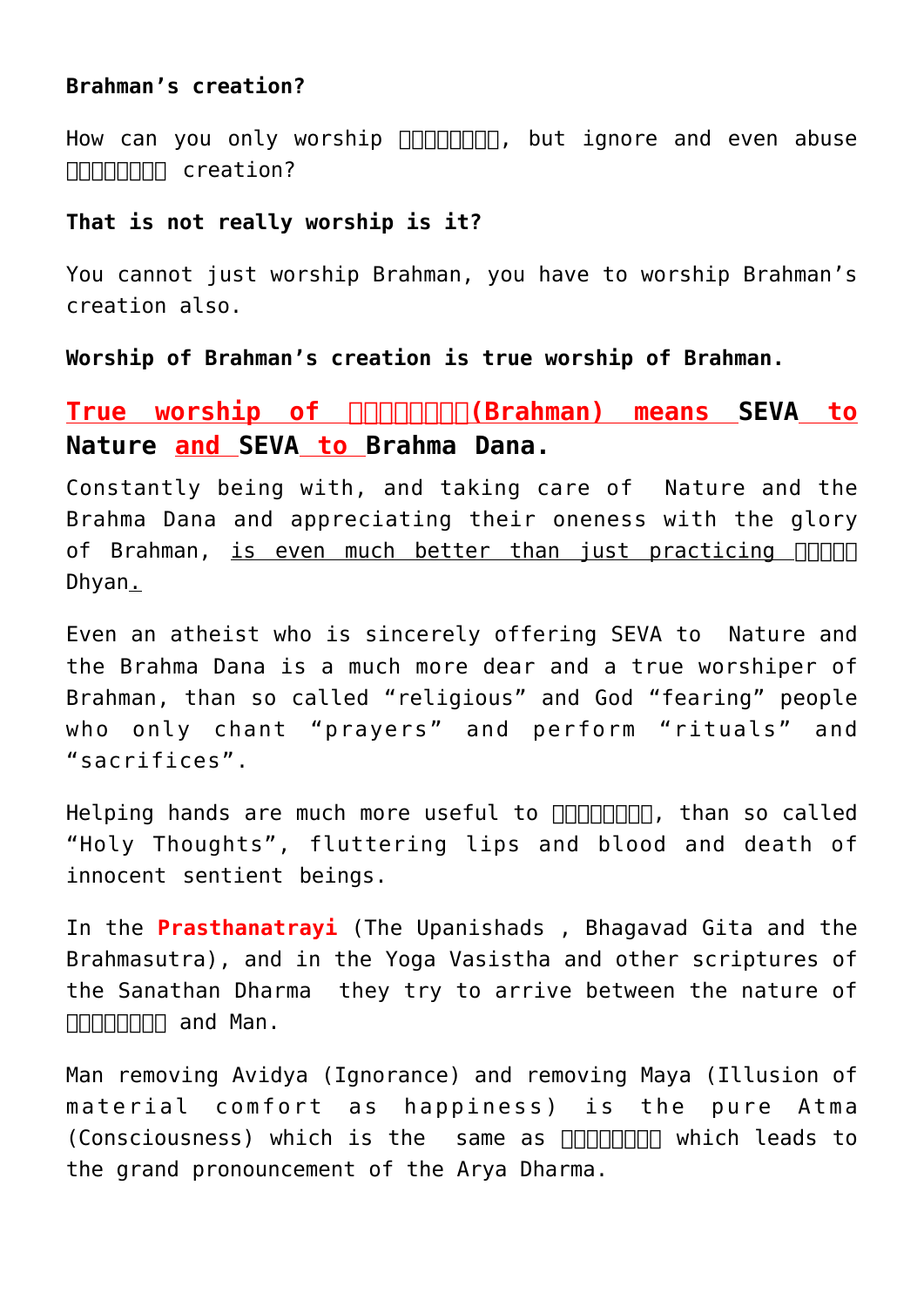**[तत् त्वम् अिस](http://en.wikipedia.org/wiki/Tat_Tvam_Asi) Tat Tvam Asi – [That](https://aryadharma.org/brahman/) is the [Truth,](http://en.wikipedia.org/wiki/Sat_(Sanskrit)) [That](https://aryadharma.org/brahman/) is the [Self,](http://en.wikipedia.org/wiki/%C4%80tman_(Hinduism)) [You](https://en.wikipedia.org/wiki/%C4%80tman_(Hinduism)) Are [That](https://aryadharma.org/brahman/).**

**[You](https://en.wikipedia.org/wiki/%C4%80tman_(Hinduism)) are Brahman.**

 $\Box$  $\Box$  $\Box$  $\Box$  (Brahman) is beyond comprehension.

**GOODER IS beyond description.** 

But the amazing thing is that  $\Box\Box\Box\Box\Box\Box\Box$  can be felt, touched, heard and seen in everything you describe as living and natural.

One must not be overwhelmed or afraid of **ARIANTIAN**, but one must appreciate and love ब्रह्मन्.

 $\Box$  $\Box$  $\Box$  $\Box$  (Brahman) is the only thing that is real.

 $\Box\Box\Box\Box\Box\Box$  is constant and unchanging.

ब्रह्मन् (Brahman) is both the Supreme Being and the Non Being.

Everything else in the world is an illusion since it is forever changing and impermanent.

# **GRATHER IS the Absolute Reality.**

First there was  $\Box$  $\Box$  $\Box$  $\Box$  $\Box$  which was never born or created but always existed, then  $\Box\Box\Box\Box\Box\Box\Box$  created  $\Box$  (AUM), [Space](https://en.wikipedia.org/wiki/Outer_space) and the [Multiverse,](https://en.wikipedia.org/wiki/Multiverse) Fire, Water, Air and then finally Earth.

ब्रह्मन् (Brahman) has infinite power:

[Chit](http://en.wikipedia.org/wiki/Cit_(consciousness)) (Consciousness) and Achit (Matter).

In Chit form, it comprises of three factors:

Knowledge (Jnana), Free Will (Iccha), and Action (Kriya).

In Achit form, it consists of the [Pancha Boota](https://en.wikipedia.org/wiki/Pancha_Bhoota) (five elements):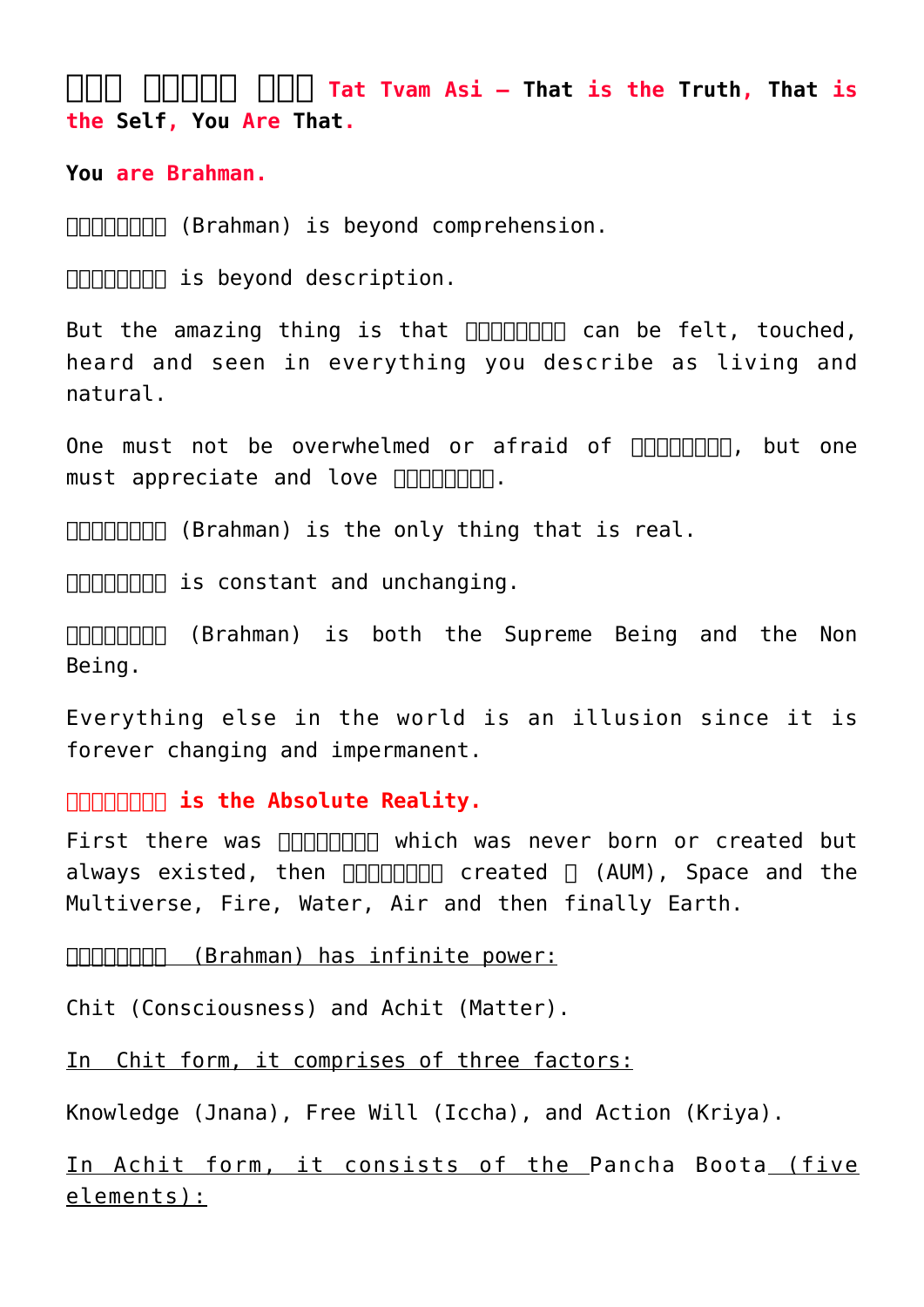Earth, Water, Fire, Air and Ether or Space.

The whole [multiverse](http://en.wikipedia.org/wiki/Multiverse) resides in ANAMANA but ANAMANA is beyond the multiverse and does not exist for it.

Brahman is the embodiment of **FIFILIANT Samathvam** (equanimity or [balance\)](https://aryadharma.world/vedasandupanishads/samathvam-is-yoga/) and [Sat \(Truth\) – Chit \(Consciousness\) – Ananda](https://en.wikipedia.org/wiki/Satcitananda) [\(Infinite Bliss\).](https://en.wikipedia.org/wiki/Satcitananda)

However even though I said **ANA (Brahman)** is constant and **unchanging, GRAHMAN (Brahman) is forever expanding.** 

 $\Box\Box\Box\Box\Box\Box\Box$  expands in two forms:

- 1. [Saguna,](http://en.wikipedia.org/wiki/Saguna_brahman) with attributes that can be seen in matter and in the universe and in the [Personal God or Ishta Devata](http://en.wikipedia.org/wiki/I%E1%B9%A3%E1%B9%ADa-devat%C4%81)
- 2. [Nirguna,](http://en.wikipedia.org/wiki/Nirguna_Brahman) without attributes and cannot be seen, but only felt by enlightened perception and practice of  $\Pi\Pi\Pi\Pi$ [\(Dhyan\)](http://aryadharma.org/dhyan/) to achieve unity of one's [Atman](http://en.wikipedia.org/wiki/%C4%80tman_(Hinduism)) (Consciousness) with Brahman.

**GOODERT IS not just a He, but also a She.** 

 $\Box$  $\Box$  $\Box$  $\Box$  is both [Shiva](http://en.wikipedia.org/wiki/Shiva) and [Shakthi](http://en.wikipedia.org/wiki/Shakti).  $\Box$  $\Box$  $\Box$  $\Box$  $\Box$  $\Box$  is both [Purusha](http://en.wikipedia.org/wiki/Purusha) and [Prakriti](http://en.wikipedia.org/wiki/Prak%E1%B9%9Bti).

Actually  $\Box$   $\Box$  is not just a he or she, but an omnipotent force and being.

**GOOOOOO** very hard for us to comprehend, so it is better that we understand  $\Box\Box\Box\Box\Box\Box$  in its supreme form  $-$  beyond creation, beyond time, beyond gender, beyond human emotion, beyond human comprehension and description.

 $\Box$  $\Box$  $\Box$  $\Box$  always existed and was never born and will never die.

 $\Box$  $\Box$  $\Box$  $\Box$  $\Box$  is the conqueror of the multiverse and infinite universes, conqueror of life and death, conqueror of time, conqueror of demonic qualities.

ब्रह्मन् is compassionate, completely unselfish, calm and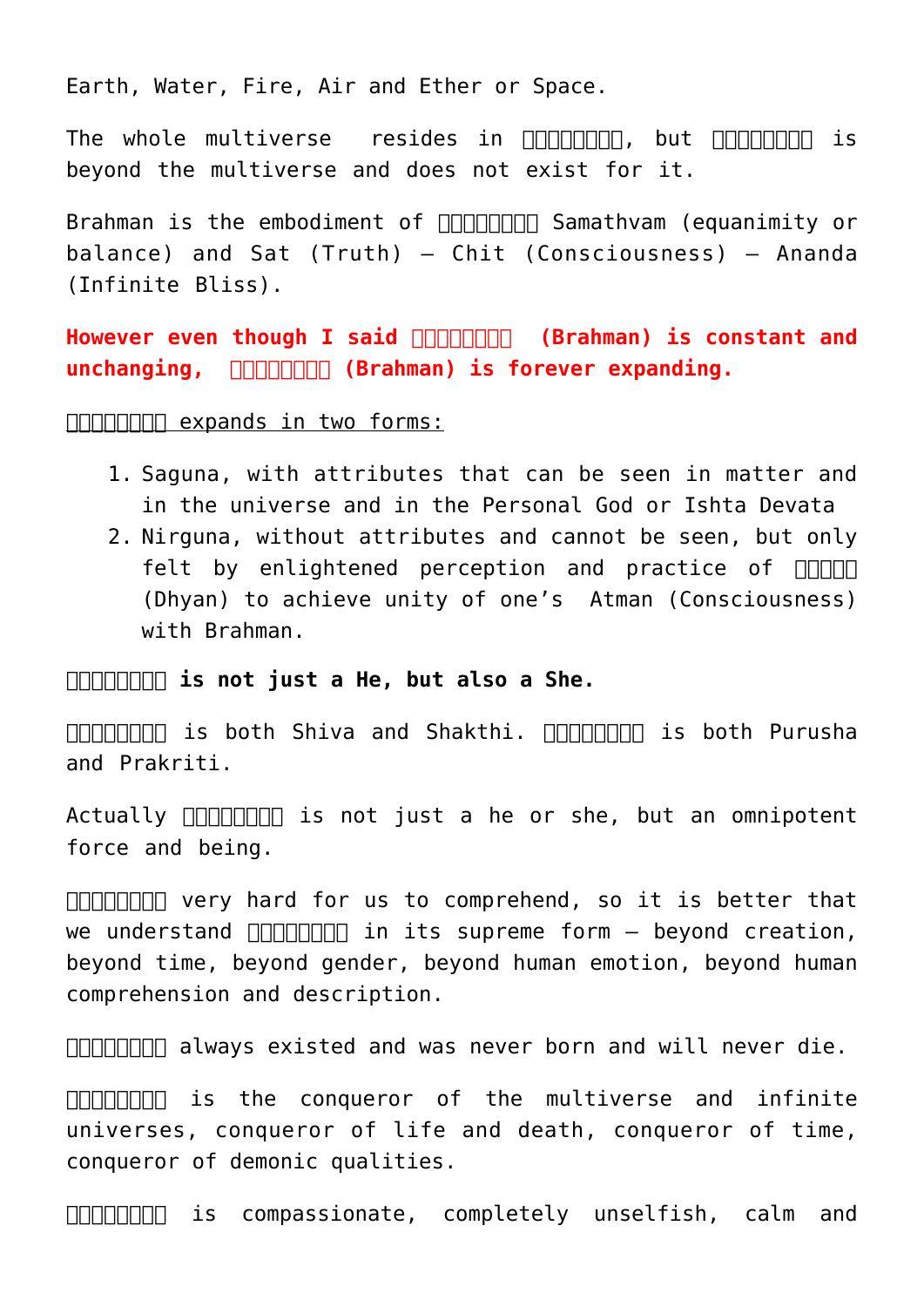unbewildered.

**GRATIMER is the ultimate embodiment of REARTIMER (Samathvam).** 

Brahman does not love or hate. **ANAIMANAN does not seek** revenge.

FIFITHET is beyond definition, beyond comprehension.

Do not insult Brahman by attributing petty human emotions like hate, anger and revenge to  $\Box\Box\Box\Box\Box\Box\Box$ 

 $\Box$  $\Box$  $\Box$  $\Box$  is supremely trusting but constantly verifying, non judgmental, and the creator and enforcer of the supreme and absolutely perfect law of [Rtam](http://en.wikipedia.org/wiki/%E1%B9%9Ata).

**The [Rtam](http://en.wikipedia.org/wiki/%E1%B9%9Ata) created by Brahman is absolute, constant and unchanging.**

**The [Rtam](http://en.wikipedia.org/wiki/%E1%B9%9Ata) consists of [Dharma](http://aryadharma.org/concepts/brahman/dharma/) and [Karma](https://aryadharma.world/vedasandupanishads/karma-or-destiny/).**

**The [Rtam](http://en.wikipedia.org/wiki/%E1%B9%9Ata) is binding even upon the highest of Gods.**

Do not say it is all [Karma](https://aryadharma.world/vedasandupanishads/karma-or-destiny/) and all in [Brahman's](http://en.wikipedia.org/wiki/Brahman) hands.

Remember you are responsible for your [Karma.](https://aryadharma.world/vedasandupanishads/karma-or-destiny/)

Just like a [potter's mould,](https://en.wikipedia.org/wiki/Potter%27s_wheel) your [Karma](https://aryadharma.world/vedasandupanishads/karma-or-destiny/) is mainly is in your hands.

But like the [potter's mould,](https://en.wikipedia.org/wiki/Potter%27s_wheel) Brahman is responsible of turning of the wheel, for the absolutely dispassionate dispensation of the [Rtam.](http://en.wikipedia.org/wiki/%E1%B9%9Ata)

The [Rtam](http://en.wikipedia.org/wiki/%E1%B9%9Ata) just keeps turning like the [potter's wheel](https://en.wikipedia.org/wiki/Potter%27s_wheel), it does not care what you make of your Karma.

If you have good [Karma](https://aryadharma.world/vedasandupanishads/karma-or-destiny/) you will have a beautiful pot, if you have bad [Karma](https://aryadharma.world/vedasandupanishads/karma-or-destiny/) you will have a wrangled mess of clay.

If you have bad [Karma](https://aryadharma.world/vedasandupanishads/karma-or-destiny/), you have to start all over again with that wrangled mess of clay.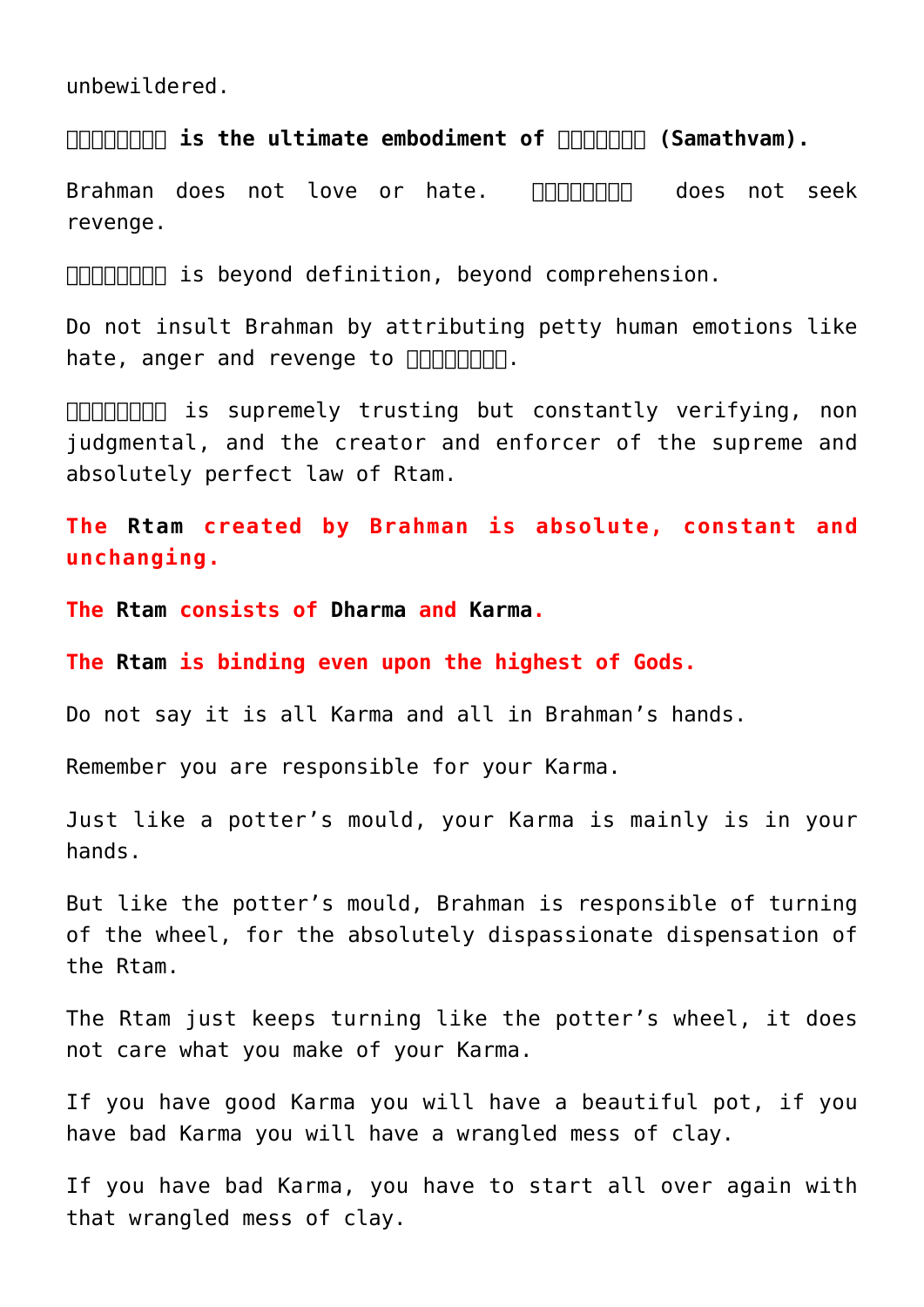Hence I say:

**Destiny is what you make of it, but your [Karma](https://aryadharma.world/vedasandupanishads/karma-or-destiny/) is your potter's mould and Brahman dispassionately turns the wheel of the [Rtam.](http://en.wikipedia.org/wiki/%E1%B9%9Ata)**

Like all great teachers,  $\Box\Box\Box\Box\Box\Box$  is the creator of both virtue and vice to test us.

 $\Box$  $\Box$  $\Box$  $\Box$  has given us the scriptures to differentiate between virtue and vice.

Even if we dont know any scriptures, **ANAIMAN Still resides in us as our [Atma](https://en.wikipedia.org/wiki/Atman).**

**Our [Atma](https://en.wikipedia.org/wiki/Atman) constantly guides us even when we are a two year old child.** 

**ब्रह्मन् has given us the [Rtam](http://en.wikipedia.org/wiki/%E1%B9%9Ata) to test and judge us.**

If we listen to our [Atma](https://en.wikipedia.org/wiki/Atman) and we abide by [Dharma,](http://aryadharma.org/concepts/brahman/dharma/) we enjoy the rewards of the the [Rtam](http://en.wikipedia.org/wiki/%E1%B9%9Ata).

If we cover our [Atma](https://en.wikipedia.org/wiki/Atman) in dirt and violate [Dharma](http://aryadharma.org/concepts/brahman/dharma/) we bear the punishment of the [Rtam.](http://en.wikipedia.org/wiki/%E1%B9%9Ata)

The path to  $\Box\Box\Box\Box\Box\Box$  cannot be found by going to the temple, church or mosque every day or memorizing the scriptures.

The path to  $\Box\Box\Box\Box\Box\Box$  can only be found by always going to the greatest temple where Brahman always resides even after you are forced to discard your body:

**Your own [Atma \(consciousness\)](http://en.wikipedia.org/wiki/%C4%80tman_(Hinduism)).**

 $\Box$  $\Box$  $\Box$  $\Box$  is not something to be understood by prayers and reciting scriptures, bowing before Idols, giving blood of innocent animals, and chanting mantras and going on Pilgrimages.

**ब्रह्मन् Brahman can only be realised and understood by the practice of [योग Yoga](https://aryadharma.org/concepts/brahman/yoga/) , [ध्यान Dhyan,](https://aryadharma.org/concepts/brahman/dhyan/) [SEVA a](https://en.wikipedia.org/wiki/Selfless_service)nd the sincere**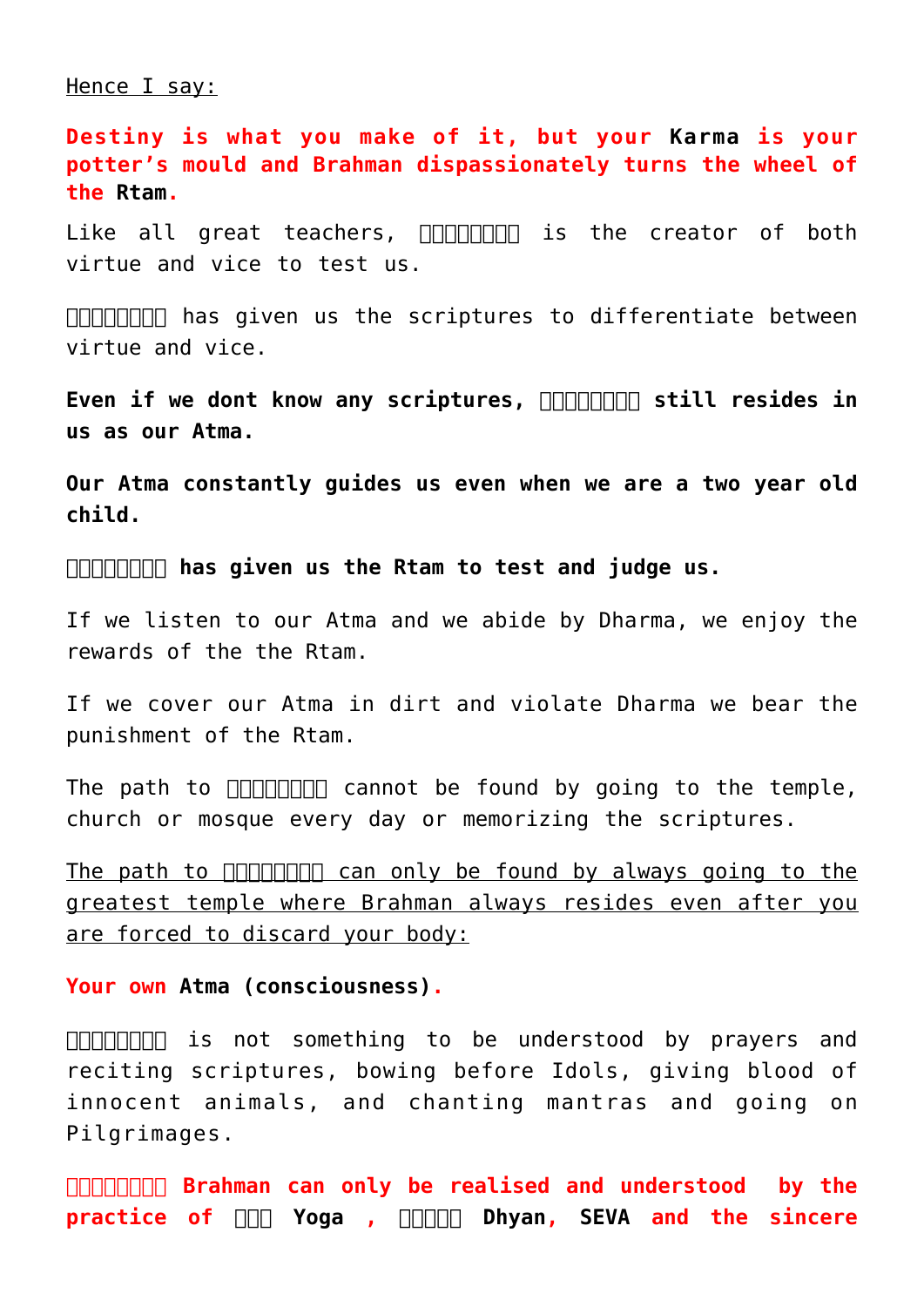**adherence to**  $\Box$  **Dharma.** 

**The ways to understand and realise <b>ARIATION**:

**[Dhyana \(Raja\)](http://en.wikipedia.org/wiki/R?ja_yoga) Yoga** – the highest of all yogas – to become a person balanced in all actions and thoughts.

One who has achieved **RAMARTA Samathvam** (equanimity).

[Sankara Acharya](http://aryadharma.org/bharat/shankara/) says that **FINAL can only be done by a person** who has renounced everything in the world and is not possible to be achieved by a [Grihastha \(householder\).](http://en.wikipedia.org/wiki/Grihastha)

**[Bhakti](http://en.wikipedia.org/wiki/Bhakti_yoga) Yoga (Way of Devotion)** – a person whose whole life is dedicated to true worship of God by love and devotion and without any expectation of reward, or fear of retribution.

Bhakti must be succeeded by Jnana because devotion without knowledge is a waste of time.

**[Jnana](http://en.wikipedia.org/wiki/Jnana_yoga) Yoga (Way of Knowledge)** – a person who has forever seeking to find true knowledge of God.

Jnana must be preceded by Bhakti because there cannot be knowledge without devotion.

**[Karma](http://en.wikipedia.org/wiki/Karma_yoga) Yoga (Way of Action)** – a person who performs all his actions and works in the service and dedication to God by **[SEVA](https://en.wikipedia.org/wiki/Selfless_service) (Selfless Service).**

This mainly includes **SEVA to [Nature](https://aryadharma.org/nature/) and SEVA to the [Brahma](http://aryadharma.org/brahmadana/) [Dana,](http://aryadharma.org/brahmadana/)** and without any expectation of reward, or fear of retribution.

[Ramakrisha Parmahansa](http://en.wikipedia.org/wiki/Ramakrishna) said:

**"There is God in all men, but all men are not God".**

There is nothing wrong with the [Sanathan Dharma](http://aryadharma.org/vedasandupanishads/).

Its worst abusers are the ones who say they **believe** in only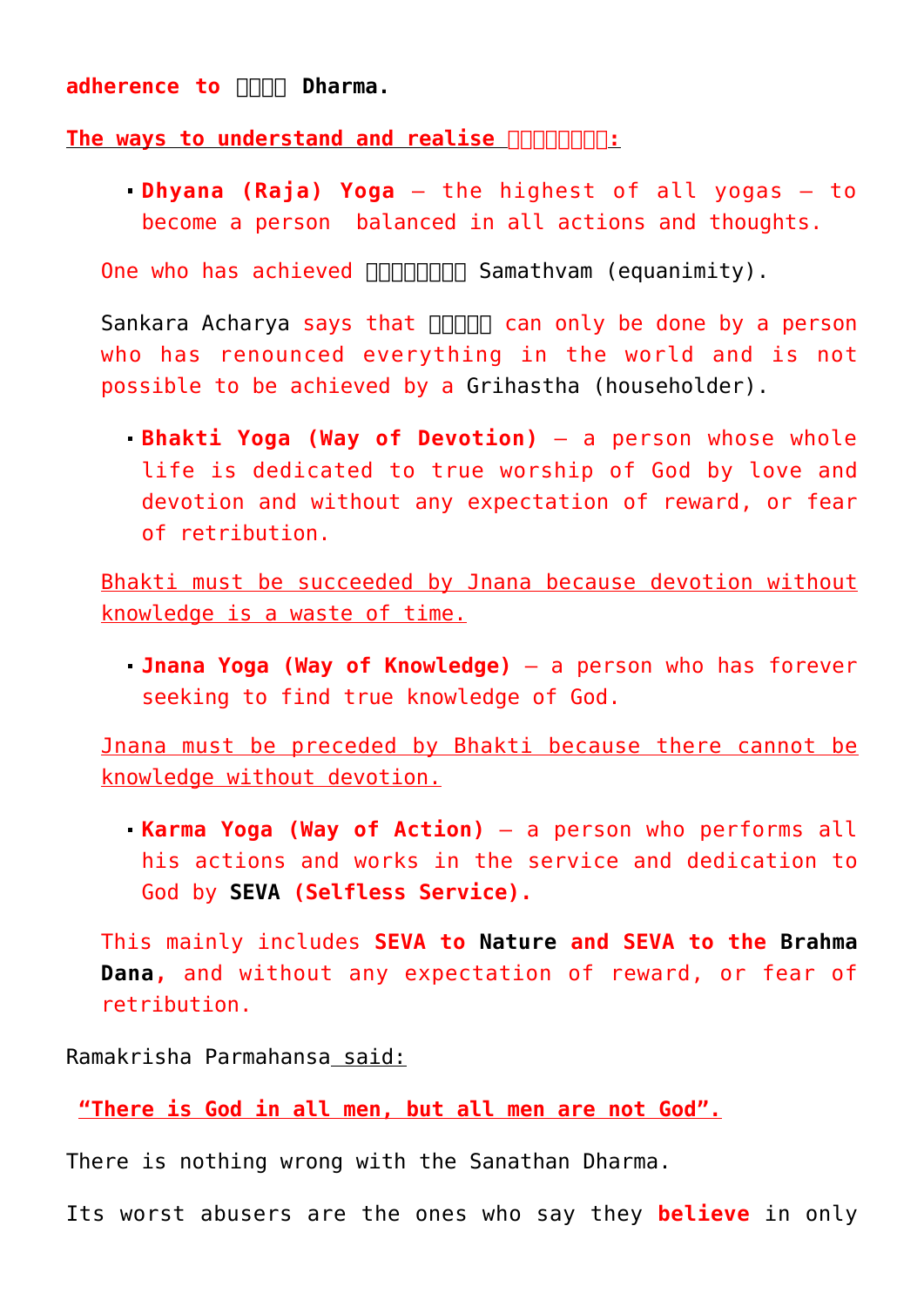"their" God, call themselves God **fearing**, religious, conservative "[Hindus"](http://aryadharma.org/hindu/) and insist their way is the only way to  $\Box \Box \Box \Box \Box \Box \Box \Box \Box \Box$ .

There is nothing wrong with [Islam.](http://en.wikipedia.org/wiki/Islam)

Its worst abusers are those who say they **believe** in only "their" God, call themselves God **fearing**, religious, conservative "Muslims" and insist their way is the only way to  $\Box \Box \Box \Box \Box \Box \Box \Box \Box \Box$ .

There is nothing wrong with [Christianity.](http://en.wikipedia.org/wiki/Christianity)

Its worst abusers are those who say they **believe** in only "their" God, call themselves God **fearing**, religious, conservative "Christians" and insist that their way is the only way to nonponent.

The truly enlightened realise that **FIFIFIELE** exists in all **things living and natural.**

The sun shines for all the people of the earth, not just the "Hindus" or "Muslims" or "Christians".

The rivers and lakes and oceans provide water to all the people of the earth, not just to a particular religious group.

One cannot have "belief" in only their God (Brahman (**Anno 1998**) ).

The path to **nonuntimes** is like the flight of a bird.

Every follower has to make their own flight path, they should not blindly follow what someone tells them to do.

**In fact the truly enlightened know there is no external path to ब्रह्मन्.**

**ब्रह्मन् has already found the way to their [Atma.](https://en.wikipedia.org/wiki/Ātman_(Hinduism))**

It is for them to clear the path to their [Atma](https://en.wikipedia.org/wiki/Ātman_(Hinduism)) so that they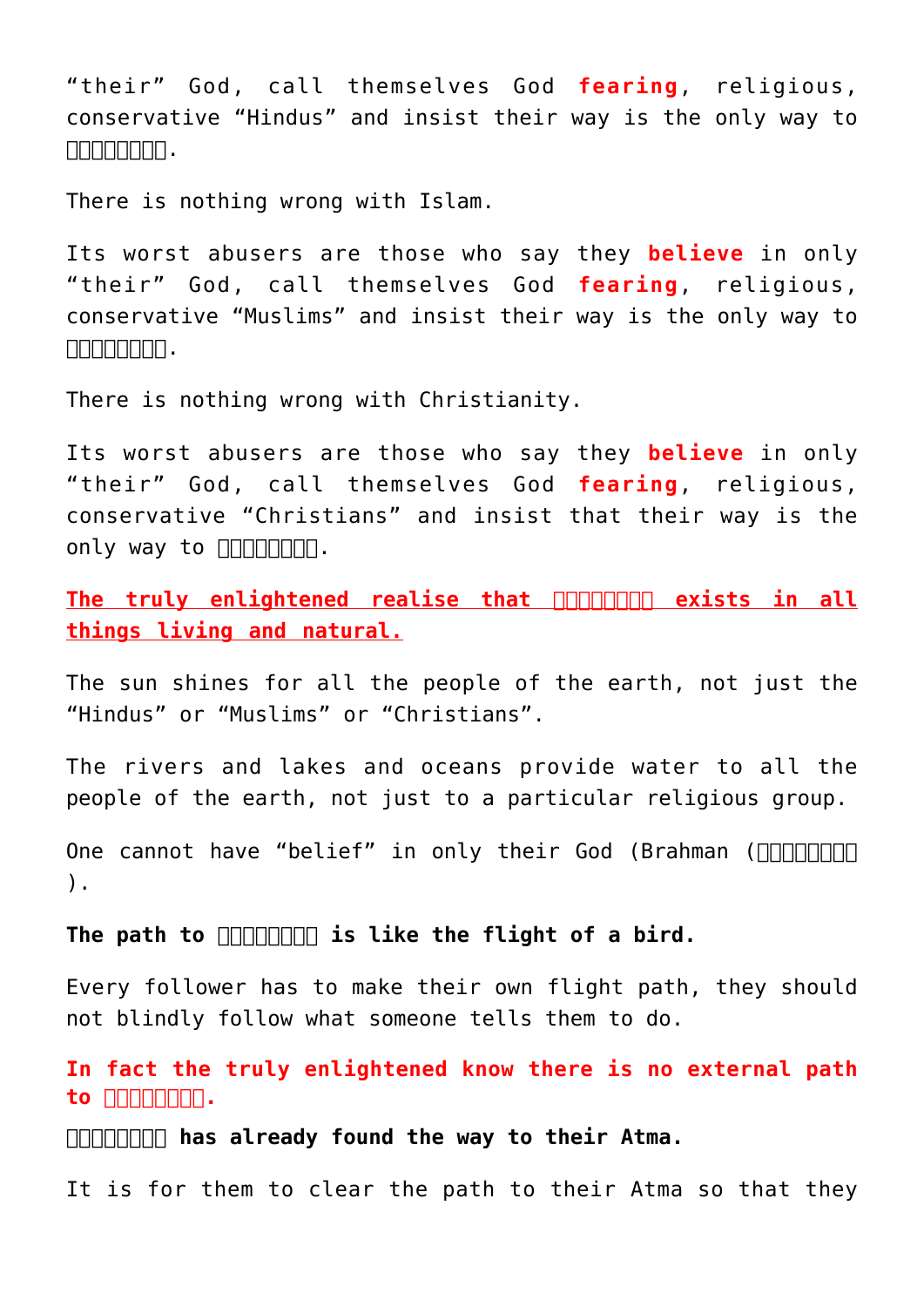can merge with Brahman.

**One must have FAITH in All, which is true FAITH in ANNAPAITH.** 

Here are the definitions of Belief and Faith according to [Alan](http://en.wikipedia.org/wiki/Alan_Watts) [Watts](http://en.wikipedia.org/wiki/Alan_Watts):

**BELIEF** – Acceptance of the truth only if it happens as you wish.

**FAITH** – Acceptance of the truth even if it does not happen according to your wishes.

[Swami Vivekanand](http://en.wikipedia.org/wiki/Vivekananda) said:

"The [Vedanta](http://aryadharma.org/concepts/brahman/vedasandupanishads/) teaches men to have faith in themselves first. As certain religions of the world say that a man who does not believe in a Personal God outside of himself is an atheist, so the Vedanta says, a man who does not believe in himself is an atheist.

Not believing in the glory of our own soul is what the [Vedanta](http://aryadharma.org/concepts/brahman/vedasandupanishads/) calls atheism.

He is an atheist who does not believe in himself.

The old religions said that he was an atheist who did not believe in God. The new religion says that he is an atheist who does not believe in himself. But it is not selfish faith, because the [Vedanta,](http://aryadharma.org/concepts/brahman/vedasandupanishads/) again, is the doctrine of Oneness.

### **It means faith in all, because you are all."**

I do not believe in a God or religion which cannot wipe the widow's tears or bring a piece of bread to the orphan's mouth.

However sublime be the theories, however well – spun may be the philosophy  $-$  I do not call it religion so long as it is confined to books and dogmas.

The eye is in the forehead and not in the back.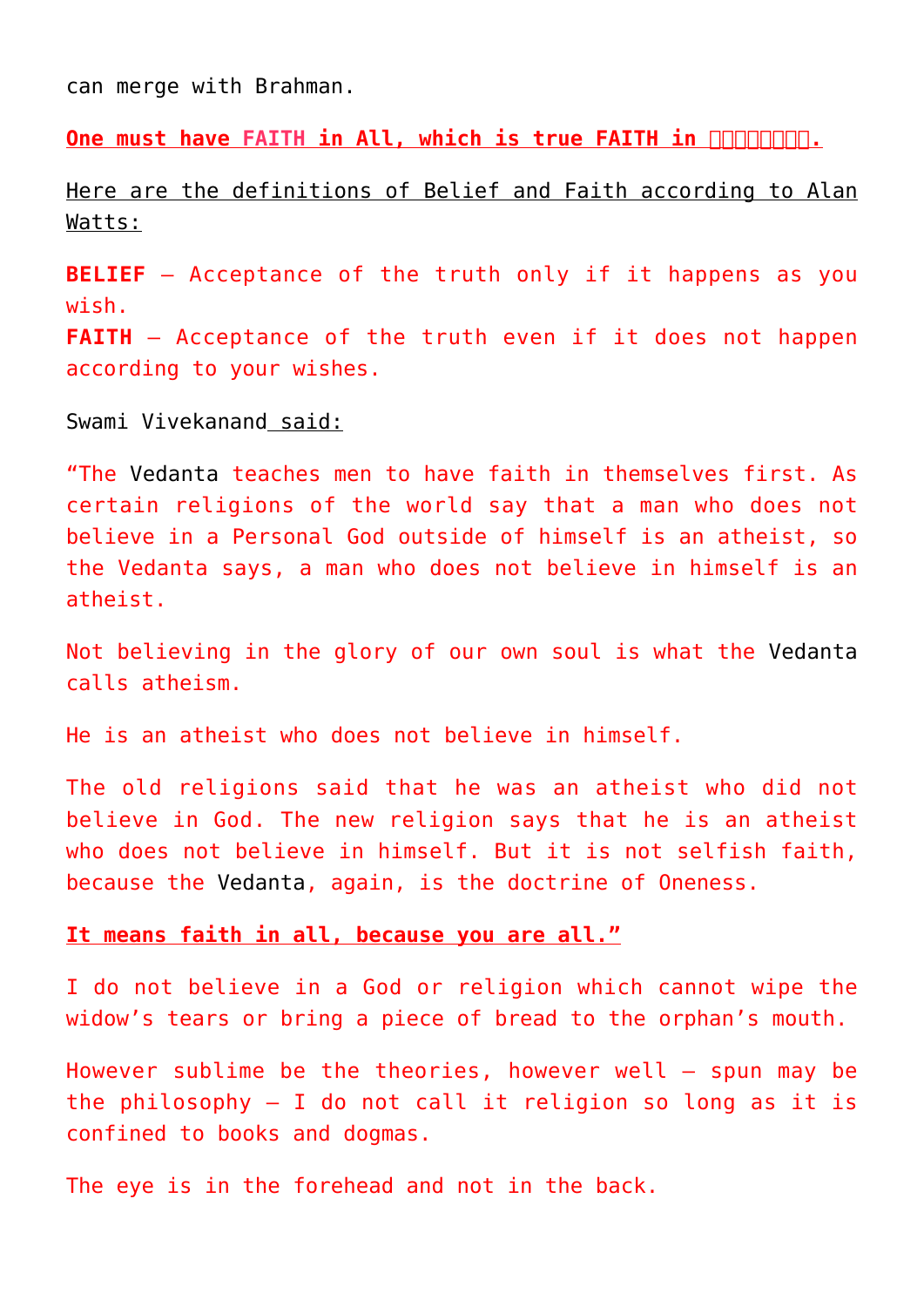Move onward and carry into practice that which you are very proud to call your religion, and God bless you!

**One must be always be God loving, never God fearing.**

Those who **fear** God are the biggest slaves and sinners.

They are [Anarya](http://aryadharma.org/whoisafool/).

We must learn to love always love **and all the proof** , not fear **all all the set of the set of the set of the set of the set of the set of the set of the set of the set of the set of the set of the set of the set of the s (Brahman)**.

When we do things out of fear, we will stop doing those things once we get over our fear.

But when we do things out of love, we will always do those things because we cannot stop loving, especially loving God.

According to **[Imam Husayn,](http://en.wikipedia.org/wiki/Husayn_ibn_Ali)** the grandson of Prophet [Mohammed:](http://en.wikipedia.org/wiki/Muhammad)

**Those who do things out of fear of God's punishment are the biggest slaves. Those who thank Allah(God/Brahman) for what they have been**

**given and ask for nothing more are the best worshippers.**

We must only love **nonnnnnn**.

But those who are [Anarya](http://aryadharma.org/whoisafool/) and **FRIPIO Dhushta** (Wicked) must fear his first son:

**[Punishment](http://aryadharma.org/punishment/)**[.](http://aryadharma.org/punishment/)

The religious are those who have "**belief"** that there is only one way to "their" God.

**It is better to be spiritual than "religious".** 

The "religious" always try to "follow" morals, the spiritual are always moral.

**There is no "following" of morals, you are either moral or not.**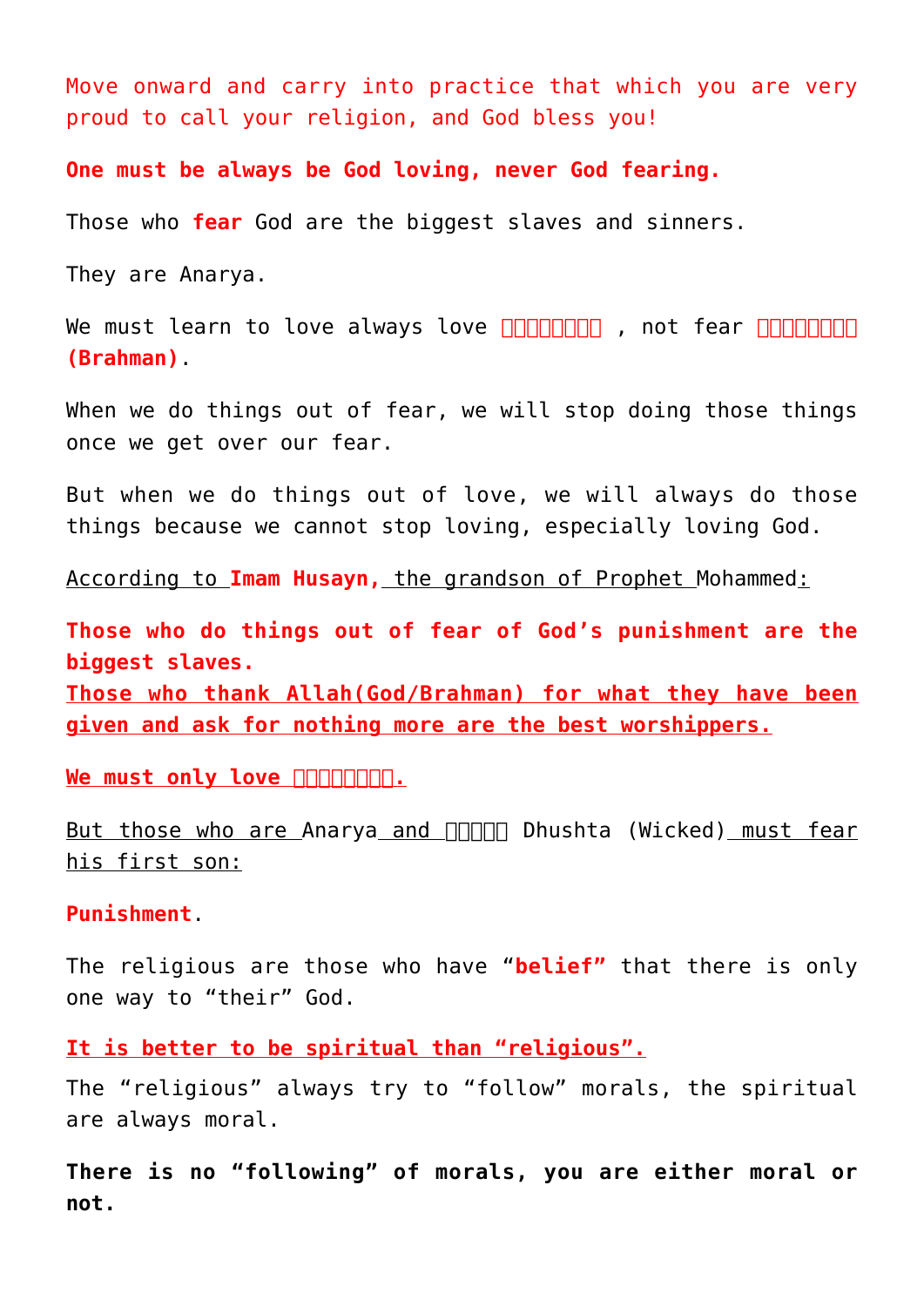**Light does not follow anything, it just dispels darkness all around it.**

If light tried to follow something, then there would only be darkness.

The spiritual realise that the paths to Brahman are like the flow of rivers into the ocean.

All rivers finally flow into the ocean – whether they are from "[Hindus"](http://aryadharma.org/hindu/) in [Bharat](http://aryadharma.org/bharat/), "Muslims" in Arabia or "Christians" in Rome.

The waters from this ocean then merge and evaporate and give us rain all over the world.

Waters from the rivers in Bharat may end up raining in Arabia and waters from the oceans in Arabia may end up raining in Bharat.

The "religious" are people who fear going to hell and only wish to go to heaven.

They foolishly believe that an afterlife that they have no control over and have never seen, is better than the life they are currently live and see and have full control over.

The spiritual are the people who have faith in God and realised there is no need for heaven or of looking for God in heaven or outside when **God is right within them.**

The "religious" are people who look for God everywhere except for looking within themselves.

The spiritual are people who realise the best way to worship God is to bring God into them by always practicing the [Dharma](http://aryadharma.org/dharma/) in every action of theirs.

They dont put any importance to open displays of worship.

The "religious" say that God is their witness and they are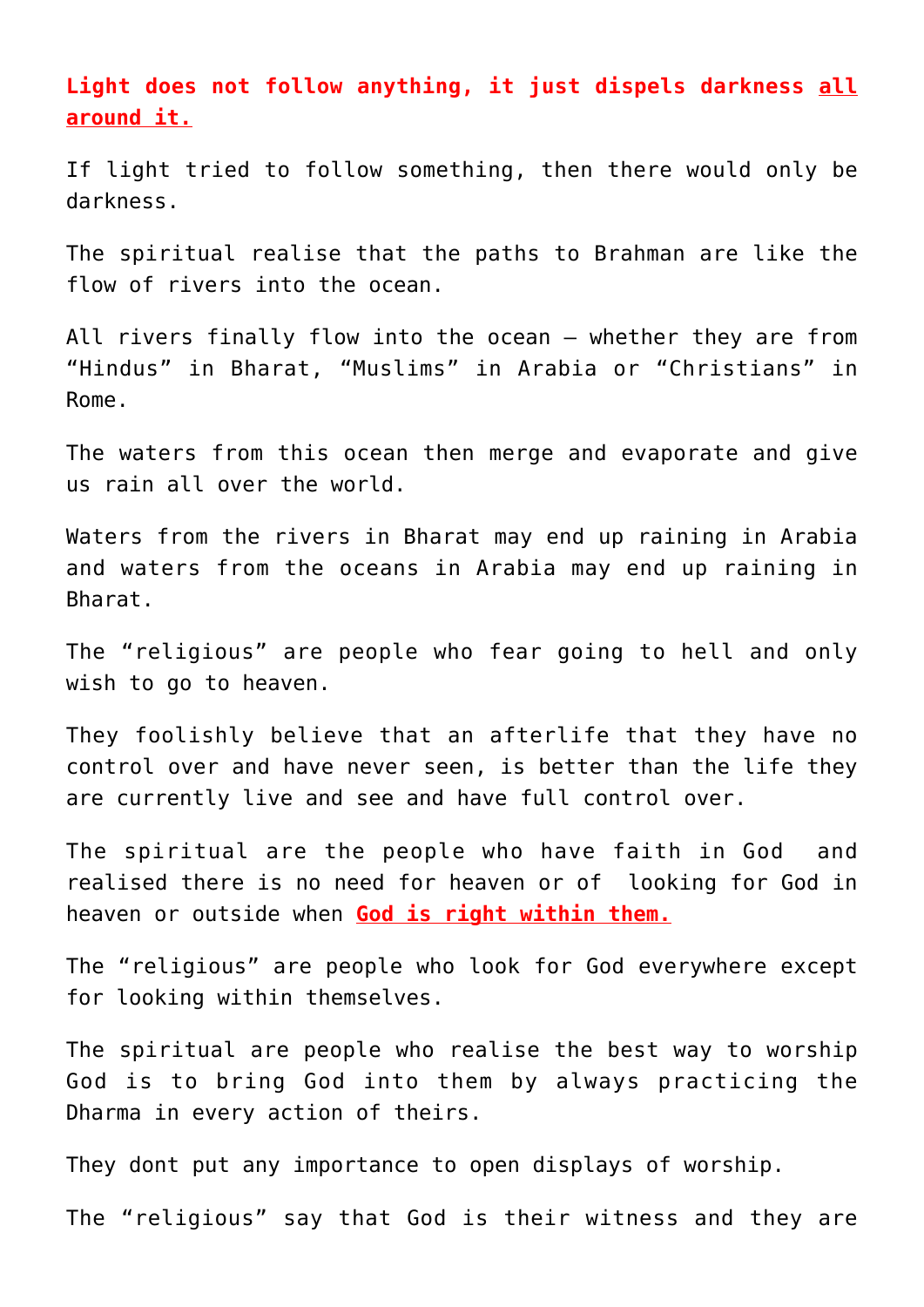doing things in Gods name.

The spiritual say that they are the witness and God is doing everything through their name.

They have realised the subtle truth of enlightenment or [Moksha](https://en.wikipedia.org/wiki/Moksha) or [Nirvana:](https://en.wikipedia.org/wiki/Nirvana)

**They can only be witnesses, God does everything through them by coming into them and becoming their Godlike nature.**

The spiritual are those who value [Dharma](http://aryadharma.org/dharma/) and Brahman for its own intrinsic value and continuously search for the meaning of life and Truth (Brahman).

The "religious" are people who "believe" in Brahman only for what it will gain them and for their petty self interest.

The "religious" are only interested in asking Brahman for things they do not necessarily deserve or are not willing to work for.

The spiritual are those that realise that their relation to Brahman is not that of a servant and a master.

**Their relation to Brahman is like that of a two year old child to its parents.**

**Like two year old children, the spiritual blissfully go about playing the game of life in the firm faith that Brahman will pick them up when they fall.**

As [Sadhguru](http://en.wikipedia.org/wiki/Sadhguru_Jaggi_Vasudev) said:

**Religions exist only because people don't experience the Creator within them. Otherwise, who would believe God is sitting in heaven?**

**Being on the spiritual path does not mean trying to get closer to the Divine – you are seeking to become one with the Divine.**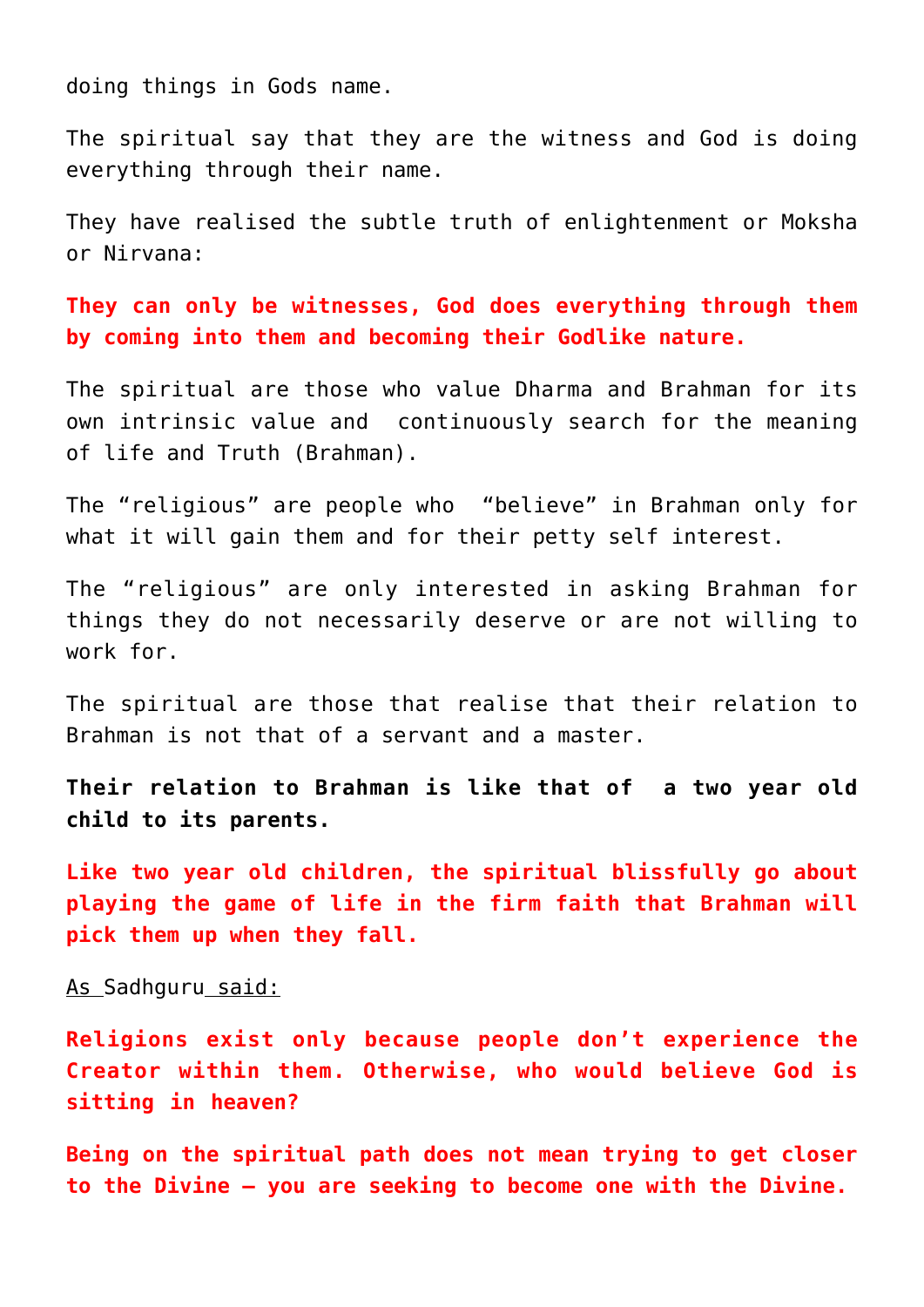There is also this joke about the "religious" and the spiritual that someone had written in the [Indian express:](http://indianexpress.com/)

**The religious are like the baby monkeys who cling onto their mother constantly and in constant fear that they will lose their lives if they let go.**

**The spiritual are like the new born kittens. They are fearless and play around because they know their mother will pick them up by the neck and take them to safety in case of any danger.**

As [Seneca](http://en.wikipedia.org/wiki/Seneca_the_Younger) said:

**Religion is regarded by the common people as true, by the wise as false, and by the rulers as useful.**

The "religious" are those who gather in large groups at "places of worship" and chant Gods name loudly and openly take pride in "worshiping" what they think is **nonnonously** and bribing  $\Box$  with rituals, money and precious offerings and "sacrifices" purely for self interest that some of their personal wishes be granted.

They dont really care about following the [Dharma](http://aryadharma.org/dharma/), as long as they perform open displays of worship they think they are worshiping God.

**A traditional saying of the [Sanathan Dharma](http://aryadharma.org/vedasandupanishads/) goes:**

**"Beware of those who wear a sacred leaf in their ear".**

In the [Sanathan Dharma](http://aryadharma.org/vedasandupanishads/), one who wears a sacred leaf in his ear, is similar to a Christian wearing a cross in his chest or a Muslim wearing a beard and skull cap.

They are a display of open symbols of "worship" of God to show the world that they are "religious".

They may not be really "religious" in their thoughts, words and actions but they want to fool themselves and others by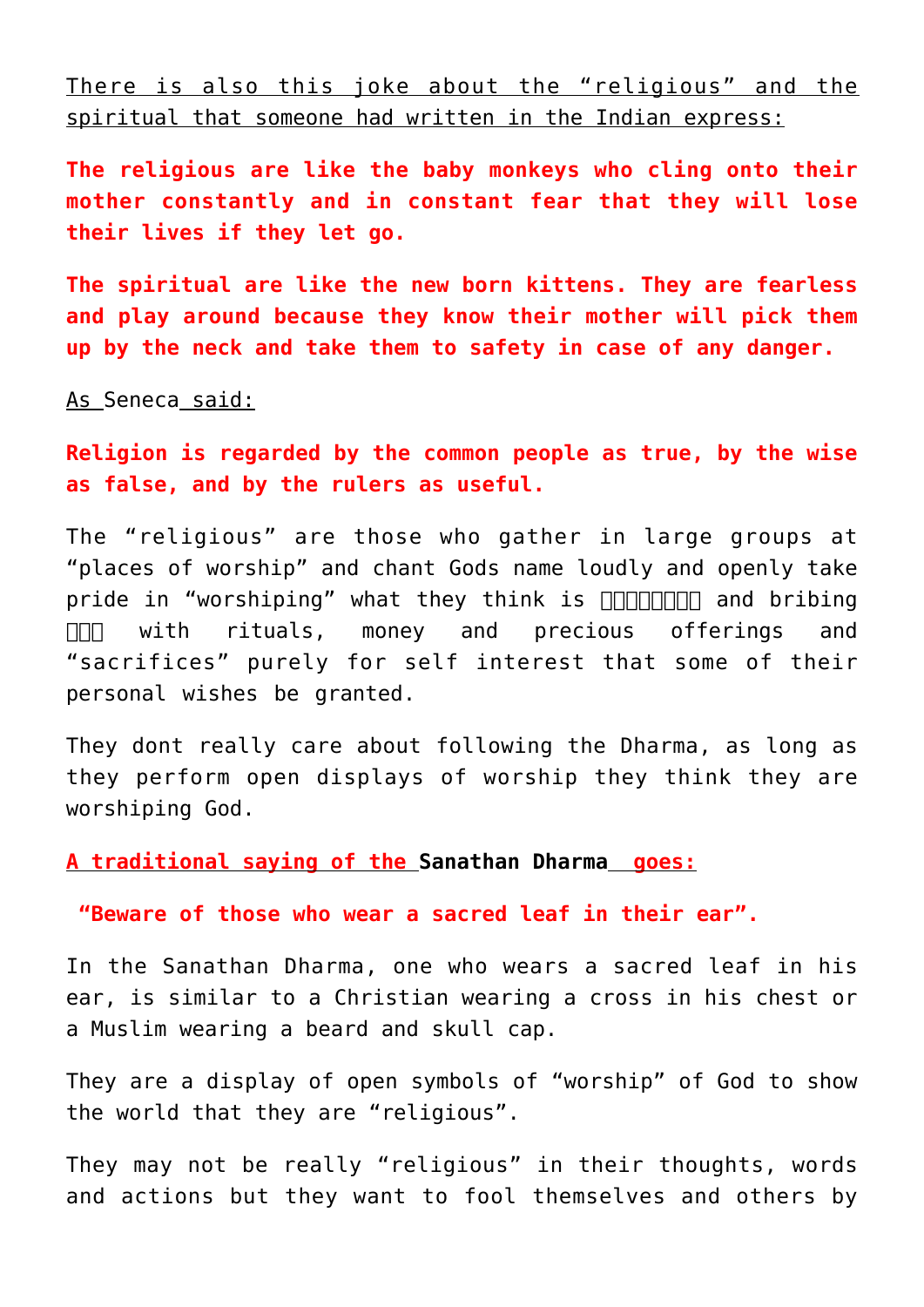showing open displays of "worship" to God.

Once they have finished "worship", they return to being [Anarya](http://aryadharma.org/whoisafool/) and [Wicked.](http://aryadharma.org/wicked/)

**These sort of "religious", God "fearing" and "believing" and "worshiping" people are the biggest blasphemers of ब्रह्मन्.**

**In the [Gita](http://en.wikipedia.org/wiki/Bhagavad_Gita) it says:**

Any attempt to realise **non-normal must be done alone and with a consistently calm and devoted mind.**

**In the [Quran](http://en.wikipedia.org/wiki/Quran) it says:**

**"Invoke the name of God <b>ANAI TIMA in secret and with all humility. God hates aggressors."**

**[Jesus](http://en.wikipedia.org/wiki/Jesus) says in the [Sermon on the Mount](http://en.wikipedia.org/wiki/Sermon_on_the_Mount):**

**"But you, when you pray, enter into your closet, and when your have shut your door, pray to your Father which is in secret,** and your Father **nonnonous** which sees in secret shall reward you **openly".**

Reading the scriptures alone and memorizing them will never make a person realise  $\Box$ 

You have to feel and experience and become one with **FIFININING** and as the [Brahmasutra](http://en.wikipedia.org/wiki/Brahma_Sutras) says, this realisation of  $\Box$ only be achieved by the sincere and sustained practice of  $\Box \Box \Box \Box$  (Dhyan).

**Unless you practice [योग Yoga](https://aryadharma.org/concepts/brahman/yoga/) and [ध्यान Dhyan](https://aryadharma.org/concepts/brahman/dhyan/) to change your nature to become an [Arya](http://aryadharma.org/concepts/whoisanarya/), mastery of all the scriptures in the world and all the mud of the rituals, sacrifices, prayers, chants and pilgrimages are useless.**

**An [Arya](http://aryadharma.org/concepts/whoisanarya/) is one who abides by the [Rtam](https://en.wikipedia.org/wiki/%E1%B9%9Ata) and follows [Dharma](http://aryadharma.org/concepts/brahman/dharma/) in every breath.**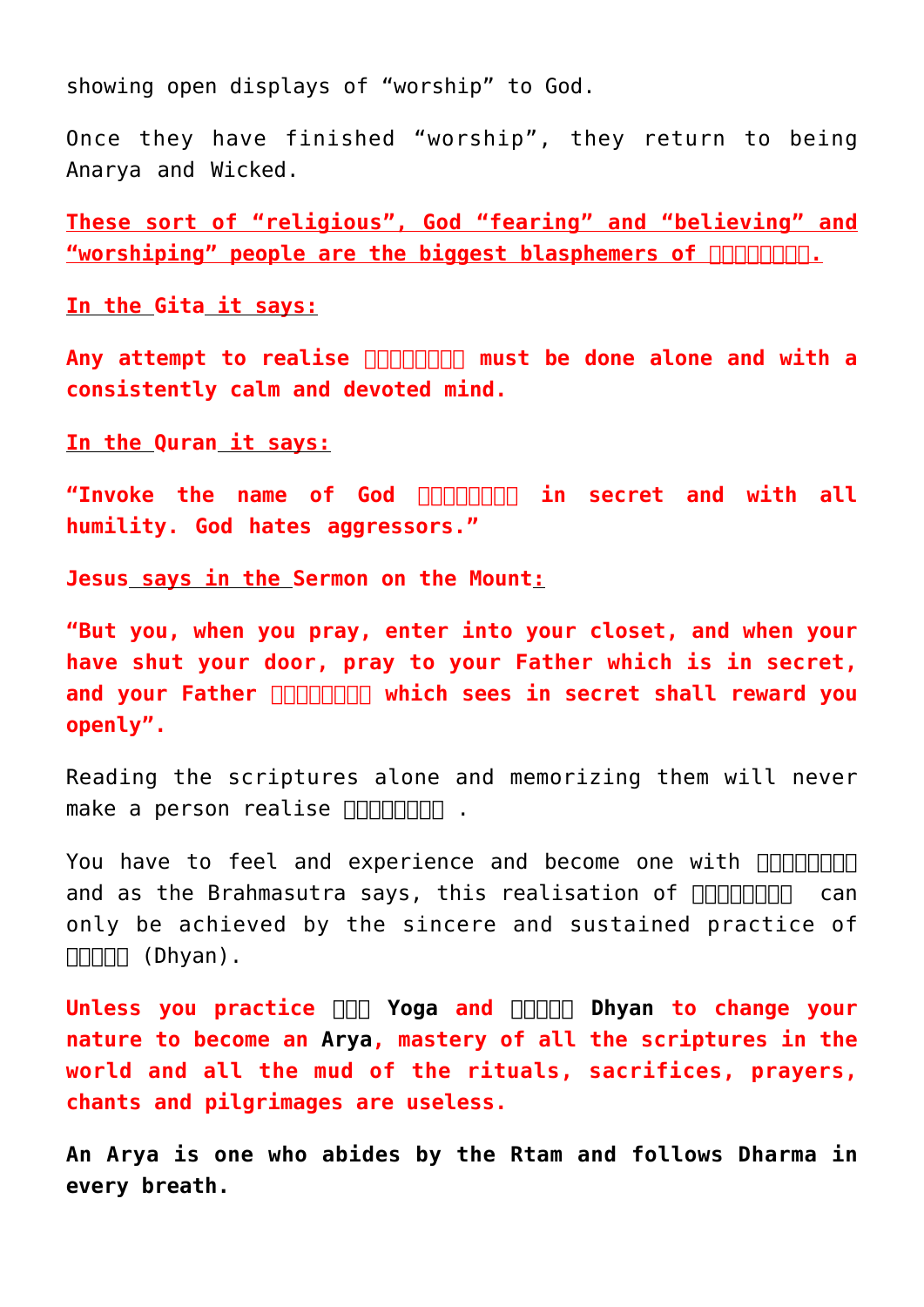An illiterate poor manhole cleaner [Arya](http://aryadharma.org/concepts/whoisanarya/) person is much better than the highest of [Anarya](https://aryadharma.org/concepts/whoisafool/) Kings and most educated of [Anarya](https://aryadharma.org/concepts/whoisafool/) priests.

Do not ever lose faith in **ANAI TIMAN who wise, all knowing and** compassionate.

Do not lose faith even in the worst of times, since whatever happens to you is because of the grace of **ANANANAN** who always has your best interests in mind.

 $\Box$  $\Box$  $\Box$  $\Box$  will not give you your wishes when you want them, but **FIFITHET WILL surely give you your wishes when you really need** them.

Sometimes **FIFIFIFIFIFITIN** may not even grant you your wishes because you do not really need them or deserve them.

Do not only depend on **ANAI TIMA THE STATE COVERT** vour wishes, because  $\Box$  $\Box$  $\Box$  $\Box$  is also depending on you doing your part to fulfill your wishes.

This whole [concept](http://en.wikipedia.org/wiki/Divine_Grace) of Christ washing away our sins if we accept him as our lord and saviour is completely untrue.

It says in the Bible:

**"As we sow, so shall we reap."**

We are all not born sinners.

In addition to the [Sanathan Dharma](http://aryadharma.org/vedasandupanishads/), true Christianity and true Islam and all other religions all have one underlying and common foundation:

#### **[Dharma](http://aryadharma.org/dharma/)**

**What is** [Dharma](http://aryadharma.org/dharma/)**?**

**If you understand hurting another man is adharma(violation of [Dharma](http://aryadharma.org/dharma/)), pleasing another man is [Dharma,](http://aryadharma.org/dharma/) you have performed**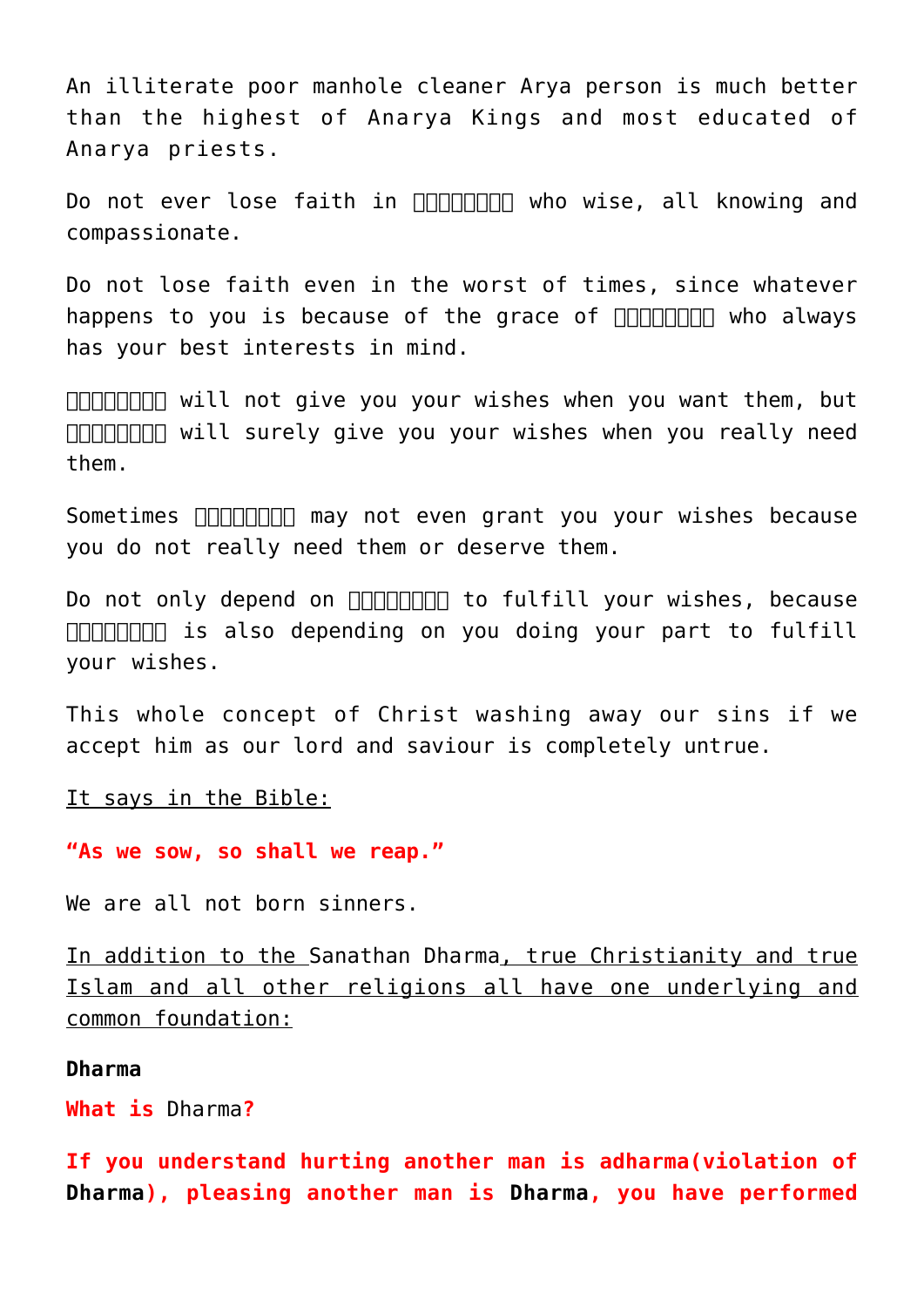#### **[Dharma](http://aryadharma.org/dharma/).**

[S Radhakrishnan](http://en.wikipedia.org/wiki/Sarvepalli_Radhakrishnan), 2nd President of India.

[https://aryadharma.org/wp-content/uploads/2017/11/dharmadefini](https://aryadharma.org/wp-content/uploads/2017/11/dharmadefinitioniradhakrishnan.mp3) [tioniradhakrishnan.mp3](https://aryadharma.org/wp-content/uploads/2017/11/dharmadefinitioniradhakrishnan.mp3)

You do not need to learn any scripture or memorize any shlokas or perform any prayers and rituals.

Just practice the above words of [S Radhakrishnan](http://en.wikipedia.org/wiki/Sarvepalli_Radhakrishnan) and you are an embodiment of [Dharma](http://aryadharma.org/dharma/).

Learning the [Dharma](http://aryadharma.org/dharma/) starts first at home, then in school and then in the village or town that you live in especially your immediate neighbourhood and among your family and friends.

There is absolutely no one in this world who would not always like to be treated with love.

You dont need to know any scripture or religion to know this.

If all you know and practice is the concept of **Be Good and Do Good**, then you are an embodiment of **ARIATION**.

It is very easy to realize  $\Box$  $\Box$  $\Box$  $\Box$  $\Box$  if you can get past the charms of [Maya \(illusion\).](http://en.wikipedia.org/wiki/Maya_(illusion))

I have noticed that the most mystical and profound descriptions of  $\Box$  $\Box$  $\Box$  $\Box$  $\Box$  are found in the [Upanishads,](http://aryadharma.org/vedasandupanishads/) [Brahma](http://en.wikipedia.org/wiki/Brahma_sutra) [Sutra](http://en.wikipedia.org/wiki/Brahma_sutra) and the [Yoga Vasistha.](https://aryadharma.org/concepts/brahman/yoga-vasistha/)

The [Gita](https://en.wikipedia.org/wiki/Bhagavad_Gita) is more of a  $\Box\Box$  Yoga.

Just like  $\Box\Box$  Yoga, the Gita cannot be understood at all just by reading it.

Just like  $\Box$  Yoga, the [Gita](https://en.wikipedia.org/wiki/Bhagavad_Gita) can only be understood by devoted and constant practice of its teachings.

The [Gita](http://aryadharma.org/vedasandupanishads/) can be read in less than 4 hours.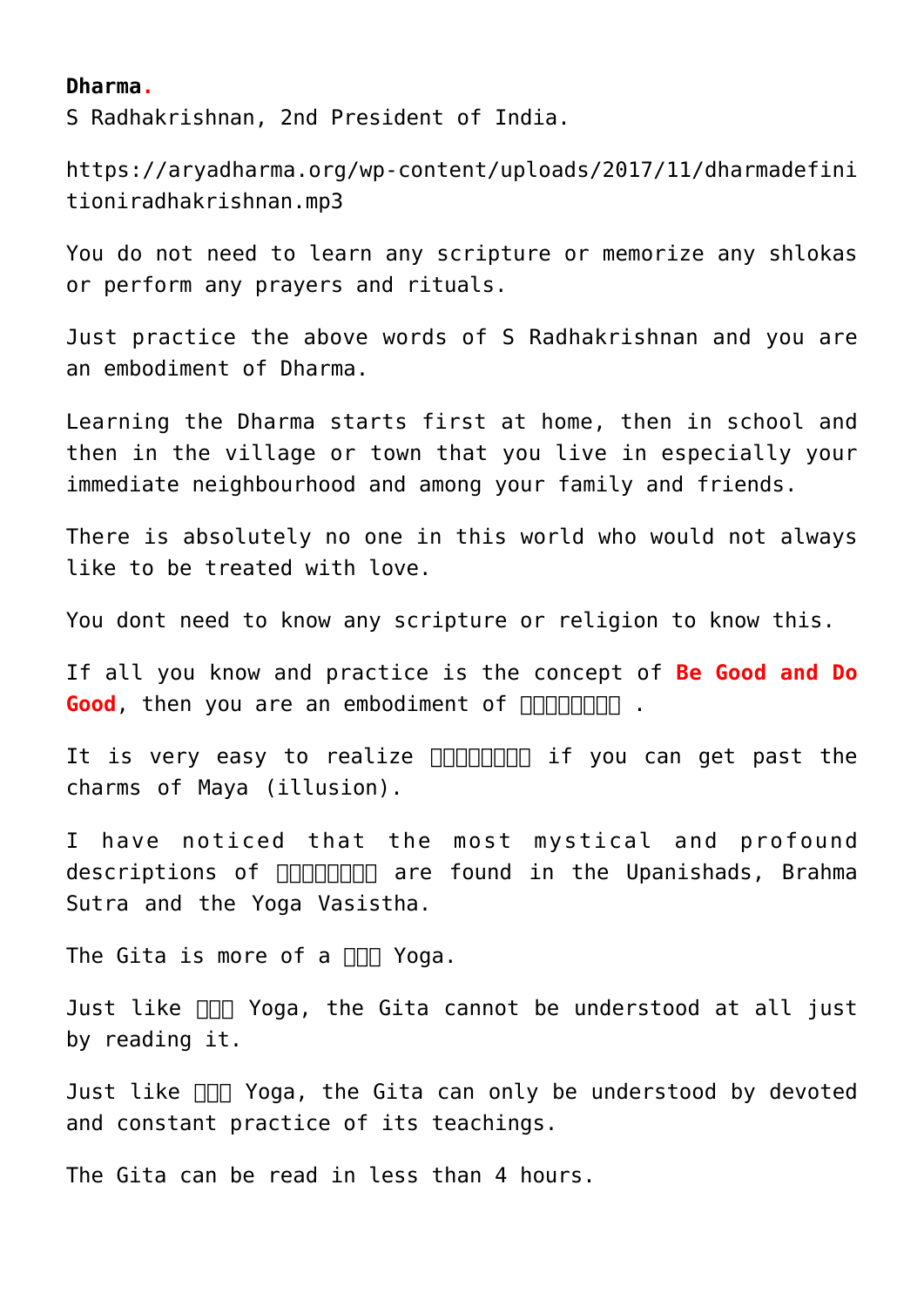You may be able to read the Gita in less than 4 hours, but to understand it and practice it will take many lifetimes and even that is not enough.

The [Sufis](http://en.wikipedia.org/wiki/Sufi) too have good descriptions of  $\Box\Box\Box\Box\Box\Box\Box$ .

In fact the true and only way of [Islam](https://en.wikipedia.org/wiki/Islam) is the way of [Sufism](https://en.wikipedia.org/wiki/Sufism).

People say [Ali](https://en.wikipedia.org/wiki/Ali) originated [Sufism.](https://en.wikipedia.org/wiki/Sufism)

But in fact [Sufism](https://en.wikipedia.org/wiki/Sufism) is the only source of direct transfer of the inner experience of [Muhammad](https://en.wikipedia.org/wiki/Muhammad) to [Ali.](https://en.wikipedia.org/wiki/Ali)

Other forms of Islam mainly focus on the narratives by others about the outer appearances, practices and sayings of [Muhammad](https://en.wikipedia.org/wiki/Muhammad) ([Hadith\)](https://en.wikipedia.org/wiki/Hadith).

There is no one single version of [Hadith.](https://en.wikipedia.org/wiki/Hadith)

Every version of Islam has it own version of the [Hadith.](https://en.wikipedia.org/wiki/Hadith)

**Except for [Ali](https://en.wikipedia.org/wiki/Ali), nobody really understood what [Muhammad](https://en.wikipedia.org/wiki/Muhammad) experienced.**

And [Ali](https://en.wikipedia.org/wiki/Ali) understood this not by seeing what [Muhammad](https://en.wikipedia.org/wiki/Muhammad) was saying and doing.

**[Ali](https://en.wikipedia.org/wiki/Ali) understood this by experiencing what [Muhammad](https://en.wikipedia.org/wiki/Muhammad) experienced.**

Only a person who has experienced another person's experience truly understands what that person has felt and understood.

**This does not just apply to religion, this applies to any field.** 

You can never understand a person's feeling and experience through his words and saying and practices.

You can only understand his feeling and experience by experiencing what he feels and understands.

**Your eyes, ears, nose and tongue are your windows to the**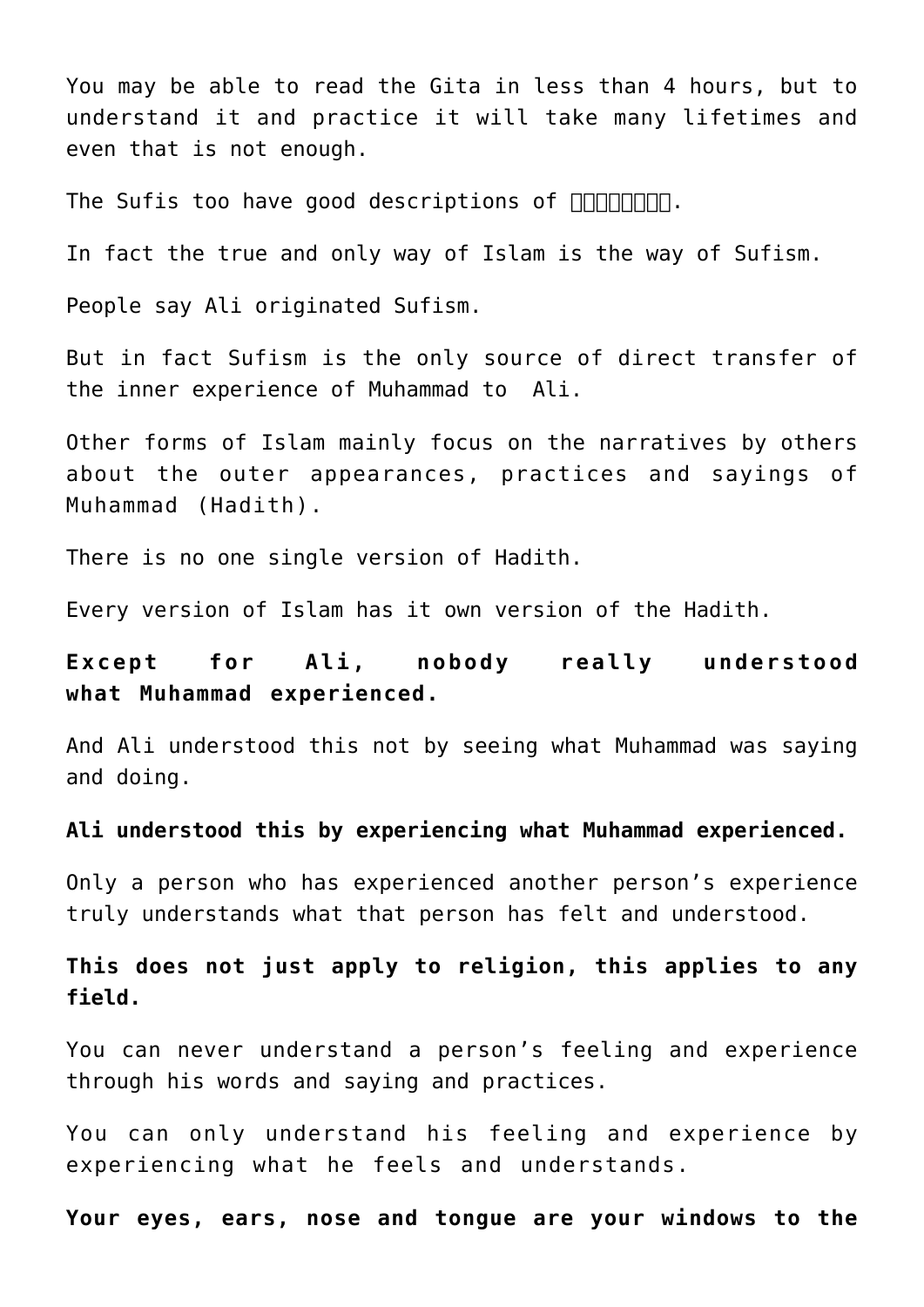**illusory external material world.**

**But your [consciousness \(Atma\)](https://en.wikipedia.org/wiki/Atman) is the only door to the real world within.**

Many [Sufi saints](http://en.wikipedia.org/wiki/List_of_Sufi_saints) and [Sufi singers](http://en.wikipedia.org/wiki/List_of_Sufi_singers) have sung many great songs about Allah, which is Arabic for God, which is English for  $\Box \Box \Box \Box \Box \Box \Box \Box \Box \Box$ 

In fact if you follow the teachings of all Sufi saints, especially the [Sufi saints of Bharat](http://en.wikipedia.org/wiki/Sufism_in_India) you will find a lot in common with the Arya Dharma:

**Complete surrender to God, renunciation of material desires, respect, love and care for God's creation as much as that for God.**

All this talk of heaven and hell and paradise is false.

There is not going to be a judgement day in heaven.

**Judgement Day will be on this Earth.**

It will again be heaven if we realise who Brahman truly is, and perform true worship by worshiping Brahman's creation as much as we worship Brahman.

Otherwise it will continue to destroyed it till it becomes a living hell.

Heaven and hell is for ignorant losers and slackers who prefer to hope for an unknown, unseen and illusory future that we have absolutely no control over and want to live a life of happiness without working towards it.

We cannot control what happened in the past nor can we control what will happen in the future.

**Now is the only time that is real.**

**Now is the only time that is under our control.**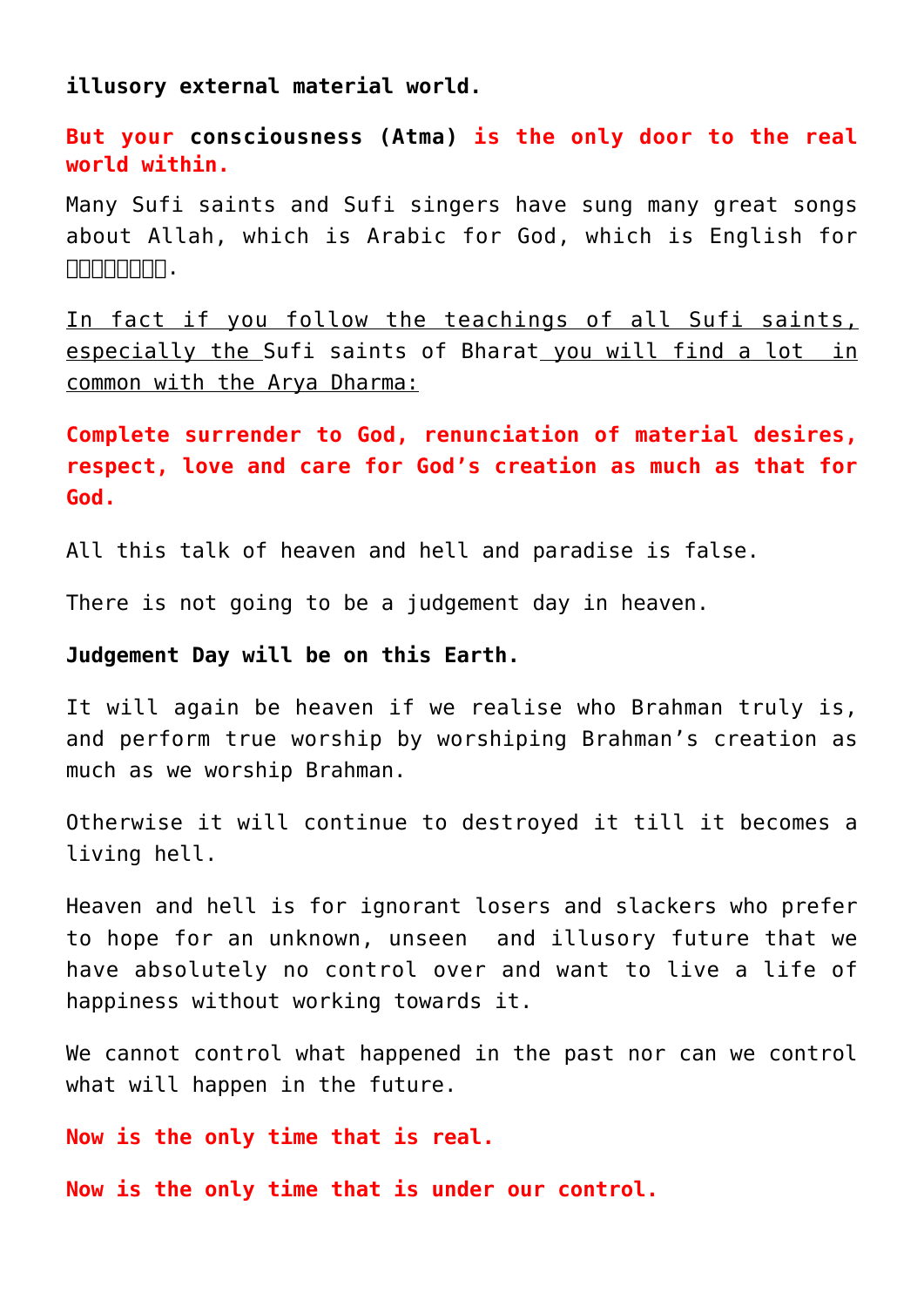Now is the only time that we have to put on our sincere and devoted efforts to make this world heaven.

You say you have God's words in your mind.

But do you really know **FIFIFIFIELD** (God), forget **about God's words?**

[Swami Vivekanand](http://en.wikipedia.org/wiki/Swami_Vivekananda) said:

Look upon every man, woman, and every one as God. You cannot help anyone, you can only serve: serve the children of the Lord, serve the Lord Himself, if you have the privilege.

If the Lord grants that you can help any one of his children, blessed you are; do not think too much of yourselves. Blessed you are that that privilege was given to you when others had it not.

Do it only as a worship.

I should see God in the poor, and it is for my salvation that I go and worship them. The poor and the miserable are for our salvation, so that we may serve the Lord, coming in the shape of the diseased, coming in the shape of the lunatic, the leper, and the sinner!

[Johnny Cash](http://en.wikipedia.org/wiki/Johnny_Cash) also has this to describe who nonponent really is:

[Here are the words of the song – The Christmas Guest:](http://www.songlyrics.com/johnny-cash/the-christmas-guest-lyrics/)

So he went to his room and he knelt down to pray And he said "Dear Lord, why did You delay? What kept You from comin' to call on me? For I wanted so much Your Face to see";

When softly in the silence, a voice he heard "Lift up your head, for I kept my word Three times my shadow crossed your floor And three times I came to your lonely door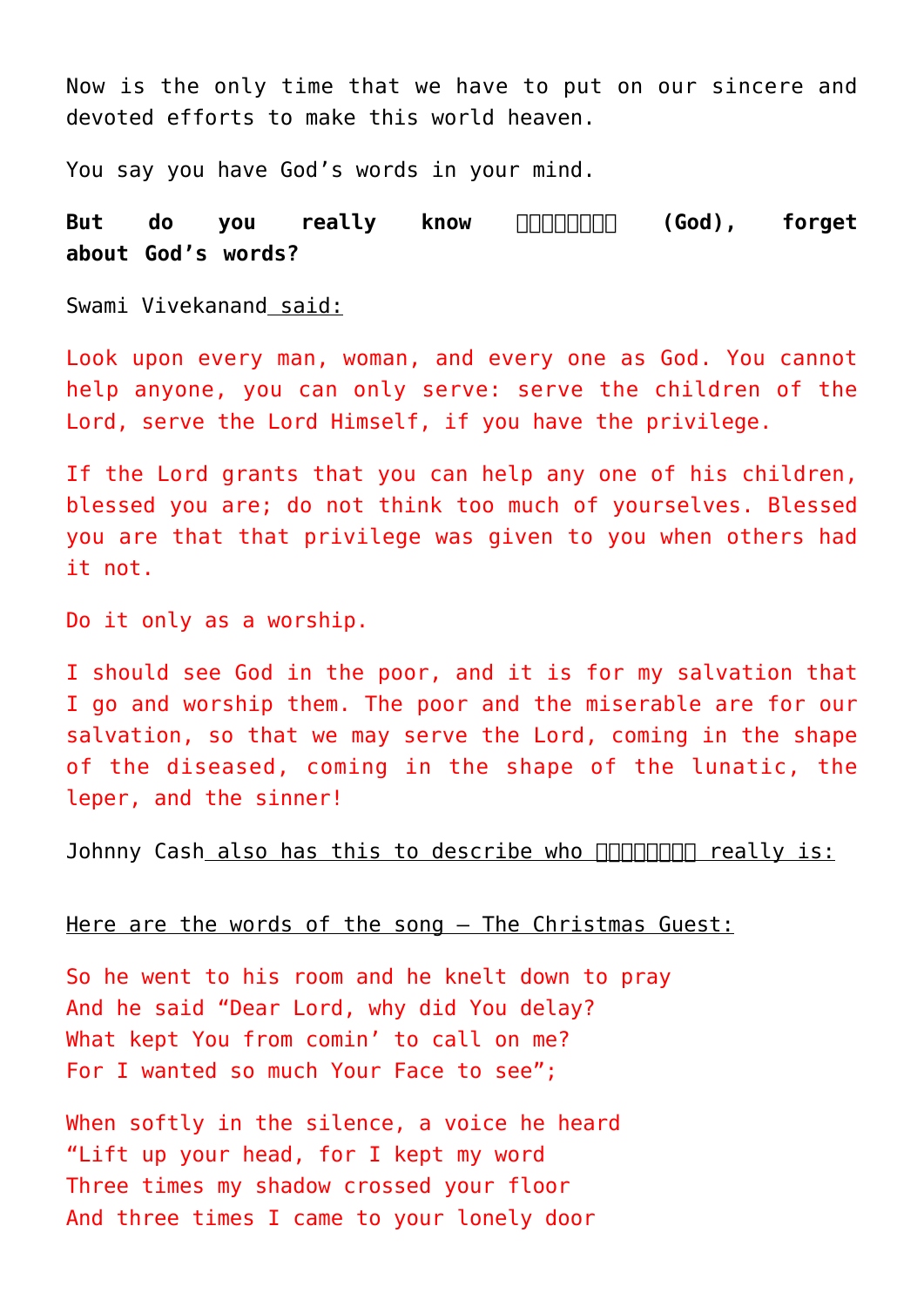I was the beggar with bruised, cold feet And I was the woman you gave somethin' to eat I was the child on the homeless street. Three times I knocked and three times I came in And each time I found the warmth of a friend **Of all the gifts love is the best** And I was honored to be your Christmas guest"

[Ustad Shujat Husain Khan](https://en.wikipedia.org/wiki/Shujaat_Khan) has also sung this wonderful song written by [Khusrau.](https://en.wikipedia.org/wiki/Amir_Khusrow)

**Hai tuj me sab, Sab me hai tu, Mere Sason me, rung rung me tu.**

**All is in you, You are in all, In my breath, in my veins, is your glowing brilliance.**

**NOTE:**

**DODDDD Brahman is also known as [Para Brahma](https://en.wikipedia.org/wiki/Para_Brahman).** 

FIFIFIFITH Brahman is pronounced as (Brahmma).

<https://aryadharma.org/wp-content/uploads/2017/11/brahman.m4a>

 $\Box$  $\Box$  $\Box$  $\Box$  Brahman was kept hidden from the world during the age of the [Kaliyuga](https://en.wikipedia.org/wiki/Kali_Yuga).

Only people who were truly enlightened knew about  $\Box$ Brahman and worshiped **ARIANTIAN Brahman**.

Anyone can achieve **FIFITHE Brahman through the practice of [योग Yoga](https://aryadharma.org/concepts/brahman/yoga/), [ध्यान Dhyan,](https://aryadharma.org/concepts/brahman/dhyan/) [SEVA](https://en.wikipedia.org/wiki/Selfless_service) and the sincere adherence to [धर्म Dharma.](https://aryadharma.org/concepts/brahman/dharma/)**

**FIFIT** Dharma is automatically adhered to when one practices  $\Box \Box \Box$  Yoga and  $\Box \Box \Box \Box$  Dhyan.